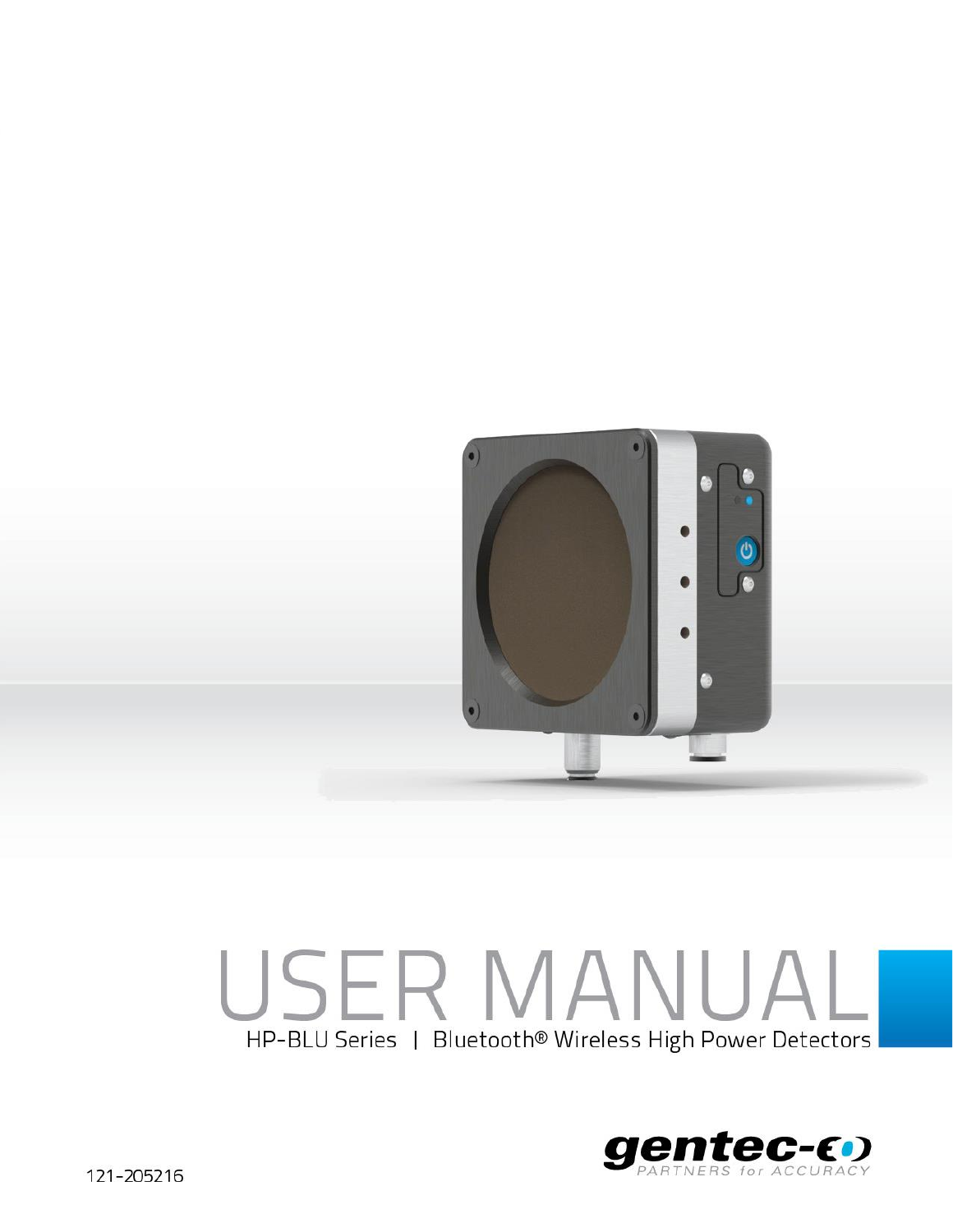# **WARRANTY**

The Gentec-EO HP-BLU Laser Power Detector carries a one-year warranty (from date of shipment) against material and/or workmanship defects when used under normal operating conditions. The warranty does not cover recalibration, or damages related to misuse.

Gentec-EO will repair or replace at our option any HP-BLU which proves to be defective during the warranty period, except in the case of product misuse.

Any attempt by an unauthorized person to alter or repair the product will void the warranty.

The manufacturer is not liable for consequential damages of any kind.

In the case of a malfunction, contact your local Gentec-EO distributor or the nearest Gentec-EO office to obtain a return authorization number. Return the material to the address below.

**Contacting Gentec Electro-Optics Inc.**

Gentec Electro-Optics, Inc. 445, St-Jean-Baptiste, Suite 160 Québec, QC Canada, G2E 5N7

Tel: (418) 651-8003 Fax: (418) 651-1174 E-mail: [service@gentec-eo.com](mailto:service@gentec-eo.com) Website: [gentec-eo.com](https://gentec-eo.com/)

#### **CLAIMS**

To obtain warranty service, contact your nearest Gentec-EO agent or send the product, with a description of the problem, transportation and insurance prepaid, to the nearest Gentec-EO agent. Gentec-EO Inc. assumes no risk for the damage in transit. Gentec-EO Inc. will, at its option, repair or replace the defective product free of charge or refund your purchase price. However, if Gentec-EO Inc. determines that the failure is caused by misuse, alterations, accident or abnormal condition of operation or handling, you will be billed for the repair and the repaired product will be returned to you, transportation prepaid.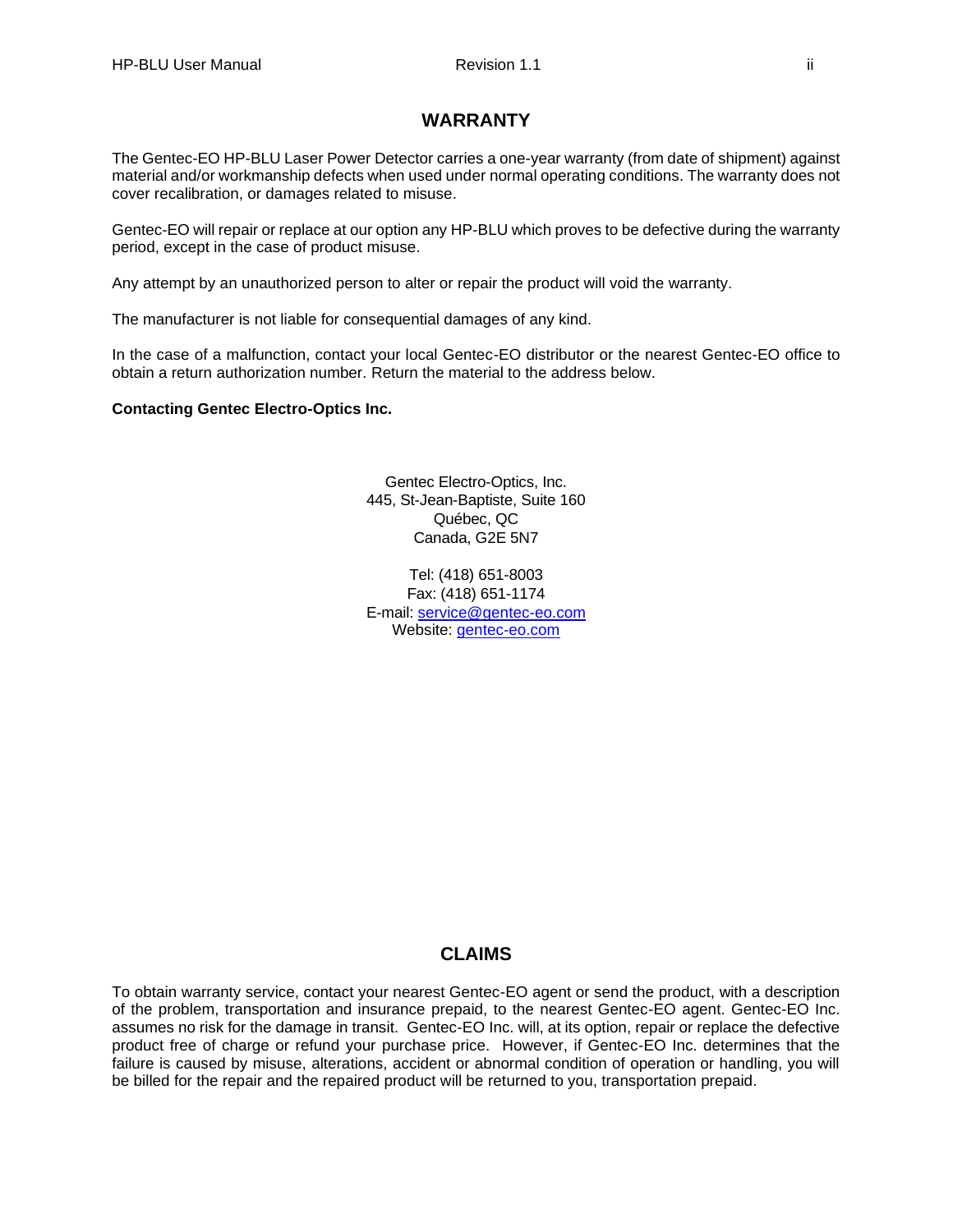# **SAFETY INFORMATION**

Do not use the HP-BLU if the device or the detector looks damaged, or if you suspect that the HP-BLU is not operating properly.

This device is water-cooled. Water-cooling must be installed before operating the device. Refer to the instructions for more information. The user must wait for the device to cool before handling after laser power is applied. The surface of the detector gets very hot and there is a risk of injury if it is not allowed to cool down.

- **Note:** This equipment has been tested and found to comply with the limits for a Class A digital device, pursuant to part 15 of the FCC Rules. These limits are designed to provide reasonable protection against harmful interference when the equipment is operated in a commercial environment. This equipment generates, uses, and can radiate radio frequency energy and, if not installed and used in accordance with the instruction manual, may cause harmful interference to radio communications. Operation of this equipment in a residential area is likely to cause harmful interference in which case the user will be required to correct the interference at his own expense.
- **Caution**: Changes or modifications not expressly approved in writing by Gentec Electro-Optics Inc. may void the user's authority to operate this equipment.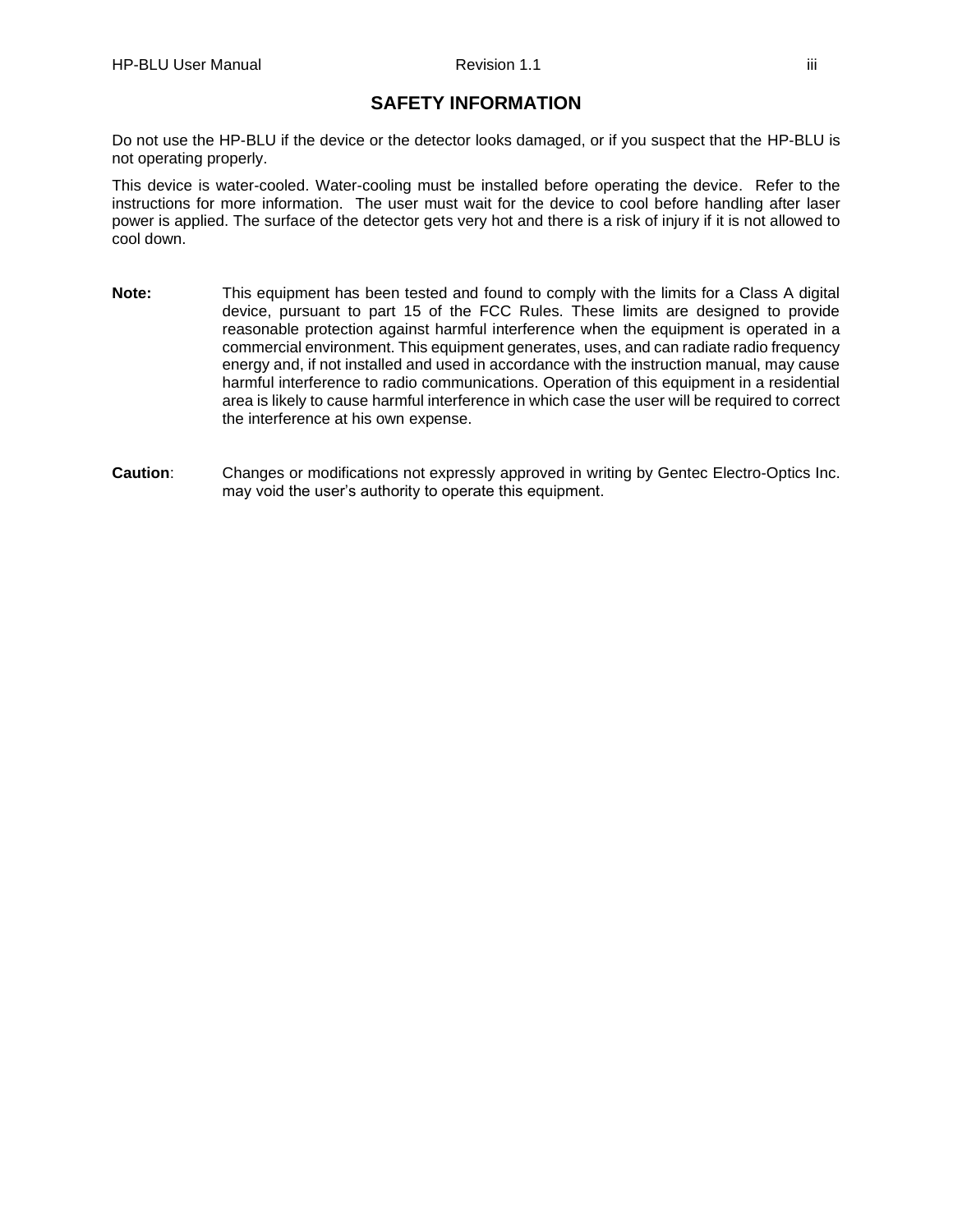# **TABLE OF CONTENTS**

| $\mathbf 1$ .                                                                              |  |
|--------------------------------------------------------------------------------------------|--|
| 1.1.<br>1.2.<br>1.3.                                                                       |  |
|                                                                                            |  |
|                                                                                            |  |
| 2.                                                                                         |  |
| 2.1.                                                                                       |  |
| 3.                                                                                         |  |
| 4.                                                                                         |  |
| 4.1.<br>4.2.<br>4.4.<br>Detailed Description of the Serial commands For HP-BLU  10<br>4.5. |  |
|                                                                                            |  |
| 5.                                                                                         |  |
| 6.                                                                                         |  |
| 24                                                                                         |  |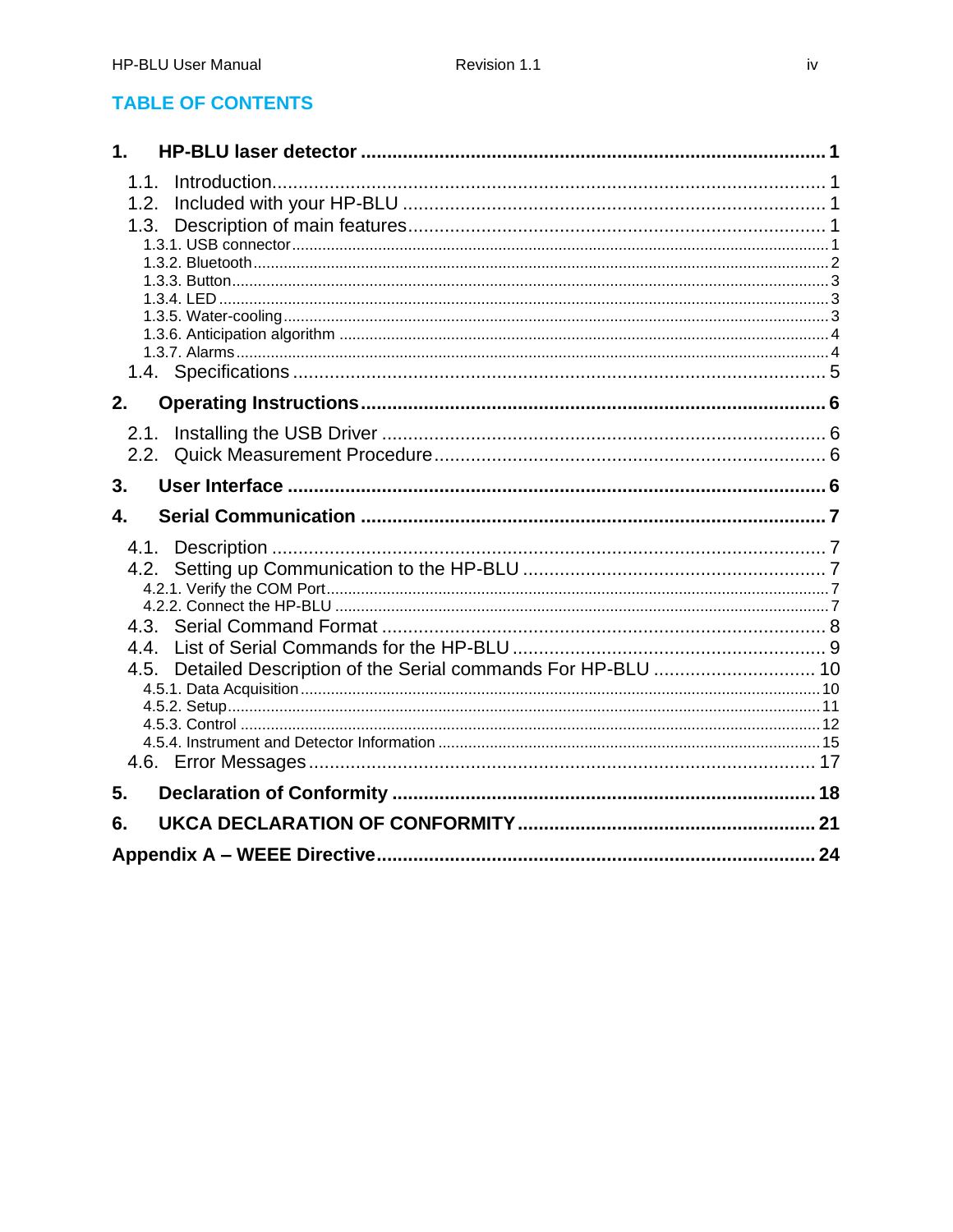# <span id="page-4-0"></span>**1. HP-BLU LASER DETECTOR**

# <span id="page-4-1"></span>**1.1.INTRODUCTION**

To obtain full performance from HP-BLU, we recommend that you read this manual carefully.

The HP-BLU laser detectors are a variant of the HP series of high-power laser detectors, which also include a wireless (Bluetooth) signal output. These specialized instruments provide accurate optical power measurements for demanding high power applications. Using Gentec-EO proprietary calorimetric measurement, excellent accuracy is attained across a wide range of laser powers. For convenience, the power measurements can be transmitted wirelessly to your PC, removing the necessity of running a long wire. The HP-BLU is powered by an internal, long-lasting lithium-ion battery that can last for 24 hours of operation before needing to recharge.

The Gentec-EO HP-BLU series power detector family includes HP100A-4KW-HE-BLU, HP60A-15KW-GD-BLU and HP100A-12KW-HD-BLU, HP125A-15KW-HD-BLU.

When relevant, the same specifications apply to beam dump versions: BD-4KW-HE and BD-12KW-HD.

- The HP100A-4KW-HE-BLU detector has dimensions of 127 mm x 127 mm and an aperture of 100 mm Ø.
- The HP100A-4KW-HE-TUBE-BLU detector has dimensions of 127 mm x 127 mm and a backreflection reducing tube with an aperture of 70 mm Ø.
- The HP60A-15KW-GD-BLU detector has dimensions of 153 mm x 153 mm and an aperture of 60 mm Ø.
- The HP100A-12KW-HD-BLU detector has dimensions of 127 mm x 127 mm and an aperture of 100 mm Ø.
- The HP100A-12KW-HE-TUBE-BLU detector has dimensions of 127 mm x 127 mm and a backreflection reducing tube with an aperture of 70 mm Ø.
- The HP125A-15KW-HD-BLU detector has dimensions of 153 mm x 153 mm and an aperture of 125 mm x 125 mm.

The high-power surface absorber sensors are designed for use at high average power densities.

The HP detectors can measure between

- 100 W and 4 kW of average power for HP100A-4KW-HE-BLU & HP100A-4KW-HE-TUBE-BLU
- 500 W and 15 kW of average power for HP60A-15KW-GD-BLU
- 300 W and 12 kW of average power for HP100A-12KW-HD-BLU & HP100A-12KW-HD-TUBE-BLU
- 500 W and 15 kW of average power for HP125A-15KW-HD-BLU
- For lower power, consult Gentec-EO.

#### **Easy software upgrade**

Keep in touch with the latest improvements to our user-friendly software. You can download the latest software version anytime from our website [www.gentec-eo.com](http://www.gentec-eo.com/) and install it on your PC.

# <span id="page-4-2"></span>**1.2.INCLUDED WITH YOUR HP-BLU**

Each HP-BLU comes with a Bluetooth USB dongle and a 5-meter USB cable.

# <span id="page-4-3"></span>**1.3. DESCRIPTION OF MAIN FEATURES**

#### **1.3.1. USB connector**

<span id="page-4-4"></span>The USB connector allows using the HP-BLU on a PC. It is a USB type B connector on the HP-BLU. The PC interface, PC-Gentec-EO, features statistical calculation, graphics displays and data logging options. It also gives real time measurement of the cooling flow rate and temperature.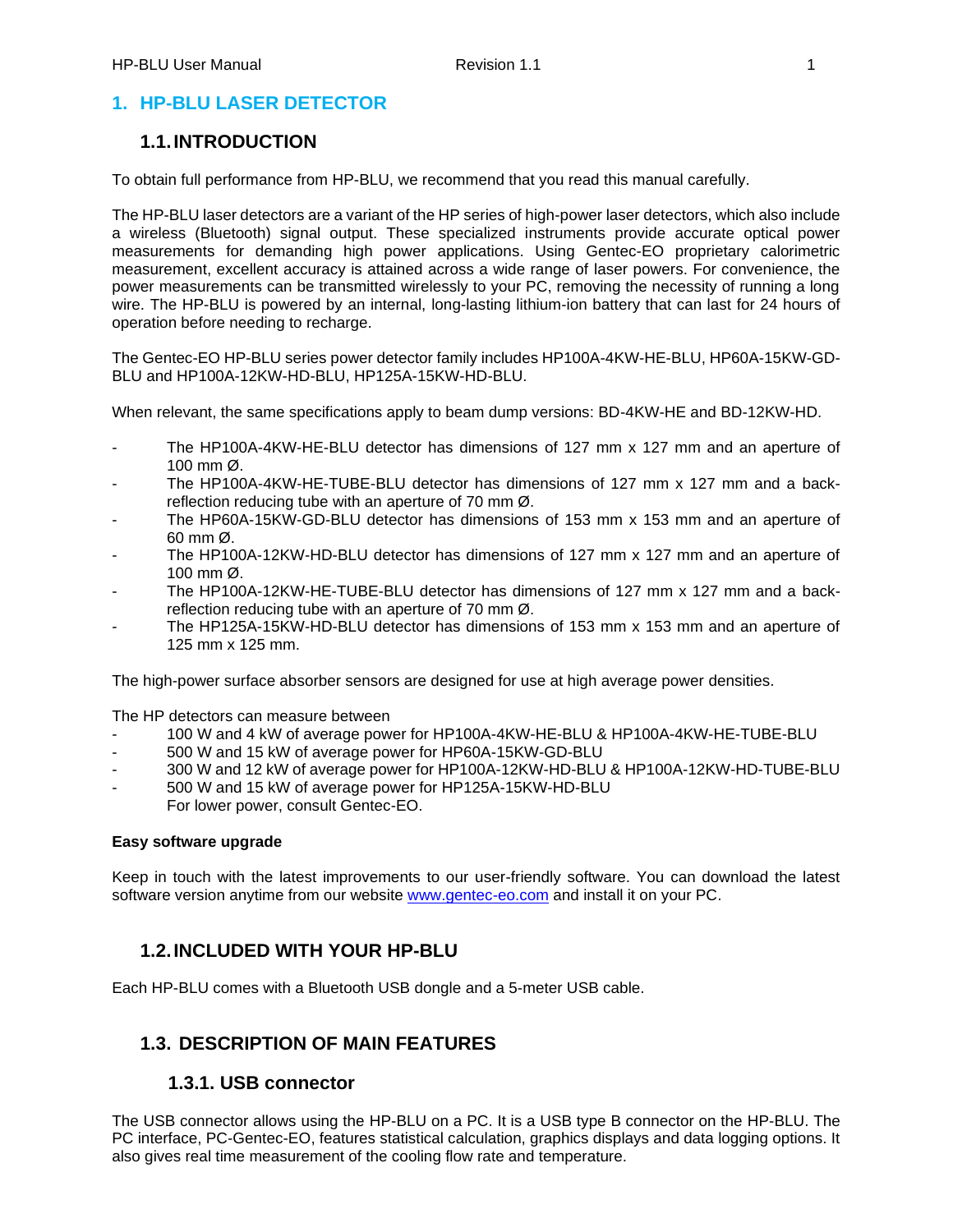A standard 5-meter USB cable is supplied with the HP-BLU. If a longer cable is required, please contact Gentec-EO for more information.

The USB power adapter (201221) can be ordered with the required AC plug: USA (201222), UK (201223), Europe (201224) and Australia (201225).

# **1.3.2. Bluetooth**

<span id="page-5-0"></span>To use the Bluetooth signal, the supplied Bluetooth USB dongle must be plugged in a computer. Verify that the HP-BLU is on by looking at the LED. If the LED is flashing with the blue colour rapidly, this means that the HP-BLU is ready to be connected to a computer. If not, press the button on the HP-BLU to turn it on. Please refer to section 1.3.6 for button description and section 1.3.7 for LED description. Please see figure 3 for the location of the on/off button.



**Figure 3** Location of the on/off button

On the computer, start the PC-Gentec-EO software. Once PC-Gentec-EO is started, click on the small arrow below the "Connect" button located in the top left corner of the user interface. Please see figure for a visual representation of the connect with Bluetooth button. On the small drop-down menu that opens, click on "Select device BT interface". On the menu that pops up, select the HP-BLU device. After a short time, the software should display the power measurement and the blue LED will flash slowly.



**Figure 4** PC-Gentec-EO, connect with Bluetooth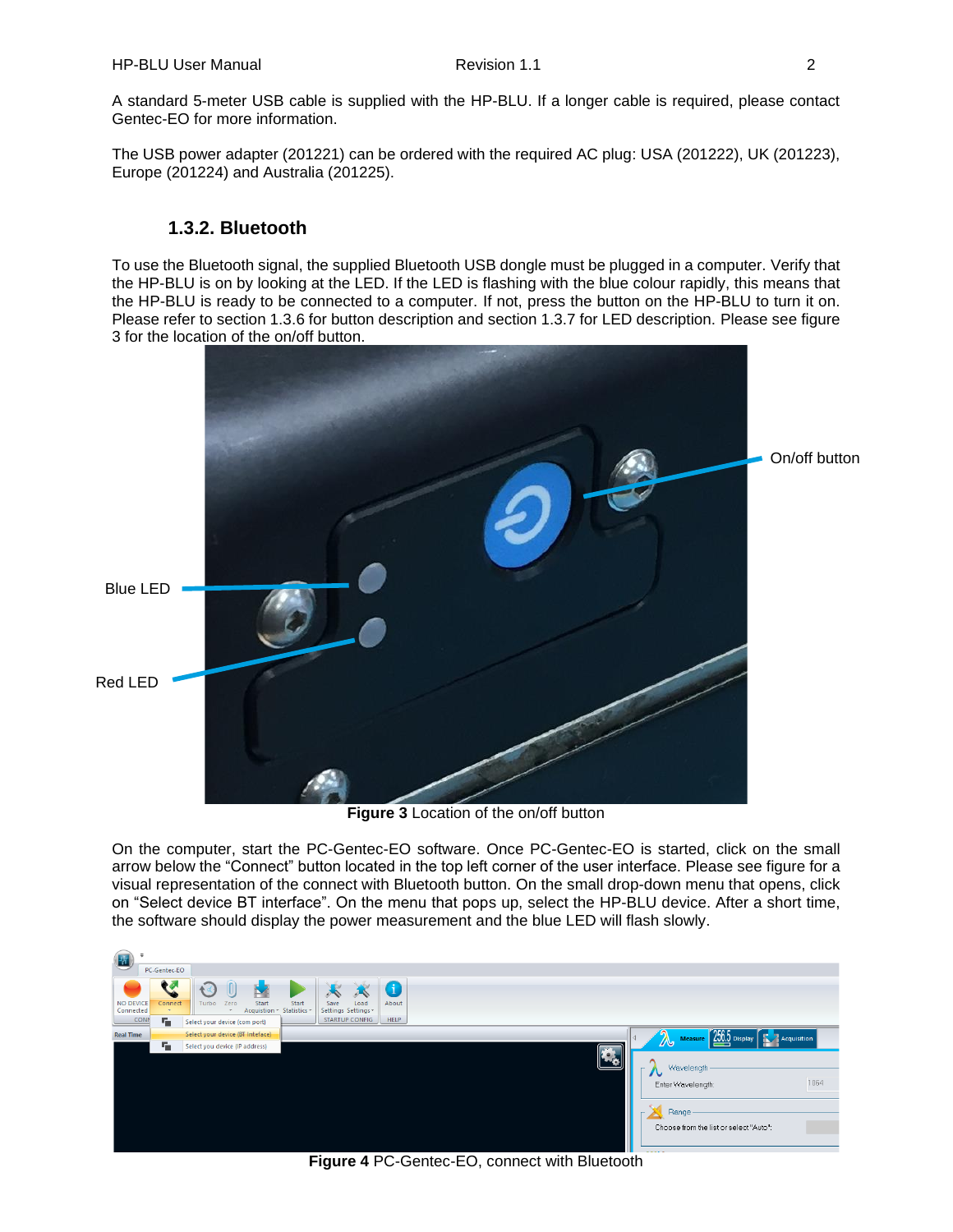# **1.3.3. Button**

<span id="page-6-0"></span>The button turns the HP-BLU on and off. The button needs a press of at least 1 second to register. The button also has a device reset feature in the infrequent event of a HP-BLU malfunction. To use the reset feature of the button, the button needs to pressed for more than 6 seconds. Please be patient as the device might need up to 1 minute to recover during reset.

#### **1.3.4. LED**

<span id="page-6-1"></span>The HP-BLU possesses two LEDs, one red and one blue. The blue LED describes the connection status while the red LED describes the battery charging status and alarm states. When the blue LED is flashing rapidly, this means that the HP-BLU is looking for a connection. When the blue LED is flashing slowly, this means that the HP-BLU is connected to a device. When the blue LED is off, it means that the HP-BLU is off.

For the red LED there are three possible states. When the red LED is on and not flashing, it means that the battery is charging. When the red LED is flashing, it means that an alarm condition has happened. Please see section 1.3.10 for details on alarm conditions. When the red LED is off, it means that the battery is not charging and that no alarm condition has occurred.

#### **1.3.5. Water-cooling**

<span id="page-6-2"></span>The fluid used to cool the HP-BLU must be clean water.

#### **Water fittings and tubing:**

- The HP is equipped with 3/8" OD tube push to connect fittings.
- It must be used with plastic pressure tube systems (like PE tubes).
- The fittings are not compatible with copper or stainless-steel tubes.

The metric version of the HP is supplied with an adapter kit (201993) for 10 mm OD tube.

- The kit contains two push to connect  $3/8$ " to 10 mm tube adapters and two  $3/8$ " coupling tube stems.
- The coupling stem is inserted between the HP and the adapter.

Note: The tube size is written on the adapter output (10mm or 3/8).

#### **Water quality:**

- The HP series cooling fluid must be water. Do not use glycol or other additives that change the coolant's heat capacity.
- ▶ Use filtered (< 50µm) water to avoid any residue.

Gentec-EO can provide an external water filter if water quality is an issue. Please ask for part number 202290 (Metric) or 202984 (Imperial).

Note: The water filter provided by Gentec is a chemical-resistant filter. However, it is not compatible with mineral acids.

- The resistivity of the water must be over 100 kOhm/cm. Distilled water can be used, but it is not recommended to use highly deionized ultra-pure water because the water cavity is not completely inert. A bare copper version is available for 10kW and 12 kW versions, contact Gentec-EO for details.
- If an algicide must be used in the chiller, we recommended Optishield Plus or equivalent.
- If chloride is present in the system, the concentration should not exceed 25 PPM and the PH must be maintained between 6.0 and 8.0. (Low PH will remove the protective oxide layer)

#### **Water temperature:**

- The cooling water can be between 15 and 25°C but must always remain above the dew point.
- The ideal set point is 20.0°C, at which temperature the HP is calibrated.
- Water temperature stability is very important since variations (1 to 60 seconds) in the temperature can be interpreted as laser power fluctuation.
- Requiate the temperature with a chiller or a re-circulator.
- The water temperature can be monitored with the PC-Gentec-EO software.

#### **Water flow rate:**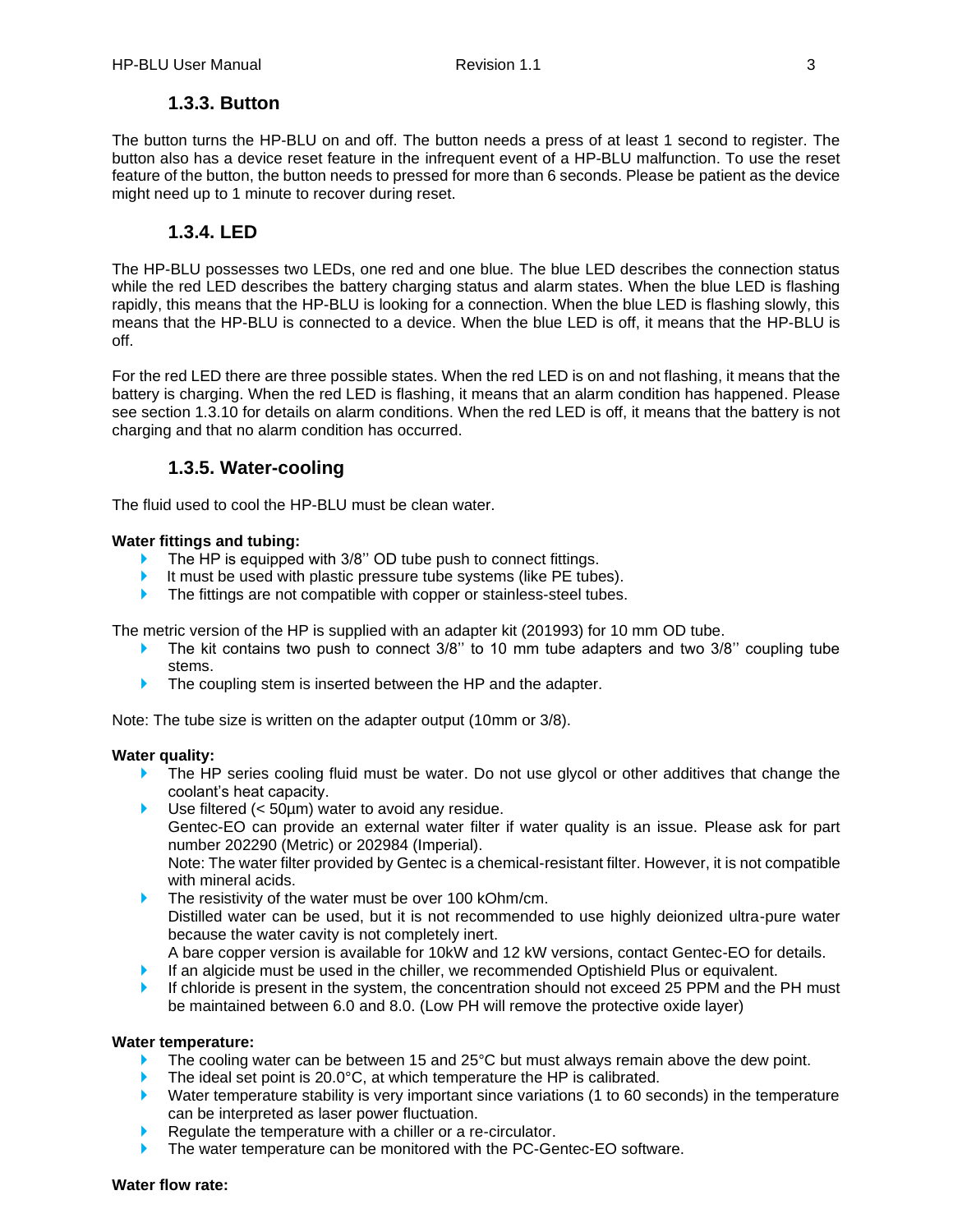- **Flow rate stability is very important since the measured power is directly proportional to water flow.** Variation (1 to 60 seconds) in the flow rate can be interpreted as laser power fluctuation.
- The flow rate must be adjusted with a valve. A lower flow rate causes a slower response while increasing the signal to noise ratio. A higher flow rate causes a faster response, reducing signal to noise ratio.
- The water flow rate can be monitored with the PC-Gentec-EO software.

Note: The water pressure at the HP input must never exceed 60 psi / 413 kPa.

Note: All these parameters should remain in the range stated in the specifications.

# **1.3.6. Anticipation algorithm**

<span id="page-7-0"></span>The HP-BLU relies on a calorimetric relation to determine the laser power. This principle provides precise measurement but it has the drawback of having a slow response. To compensate for the slow response, HP-BLU provides an anticipation algorithm in the firmware that gives a much faster response. Usually, the anticipation algorithm reduces the rise time of the power measurement as described in the HP user manual. The only drawback of using the anticipation algorithm is an elevated noise floor.

The anticipation algorithm can be enabled and disabled in the software or with the serial commands. If your application needs faster measurement, it is recommended to enable the anticipation algorithm. If your application needs the most precise measurement possible, then the anticipation algorithm should be disabled. By default, the anticipation algorithm is on.

# **1.3.7. Alarms**

<span id="page-7-1"></span>The HP-BLU can detect 3 kinds of faults. It can detect an over-temperature condition on the device housing f the water-cooling is insufficient, a low battery charge and it can detect water leaks on the internal PCB.

If one of the fault conditions is detected, the red LED will flash rapidly. The flashing can only stop when the device is power cycled. If the alarm condition is still there, the flashing will continue.

To clear an over-temperature problem, the water-cooling flow must be increased (within range specification) or the HP-BLU must be given time to cool down. To remove water on the PCB error, the only thing you can do is wait until the water has evaporated. Please do not use your Blu HP detector if there is water on the PCB. The drying time will vary with ambient air humidity and temperature but 24 hours should work. To clear the low battery charge alarm, please charge the HP BLU with a USB cable.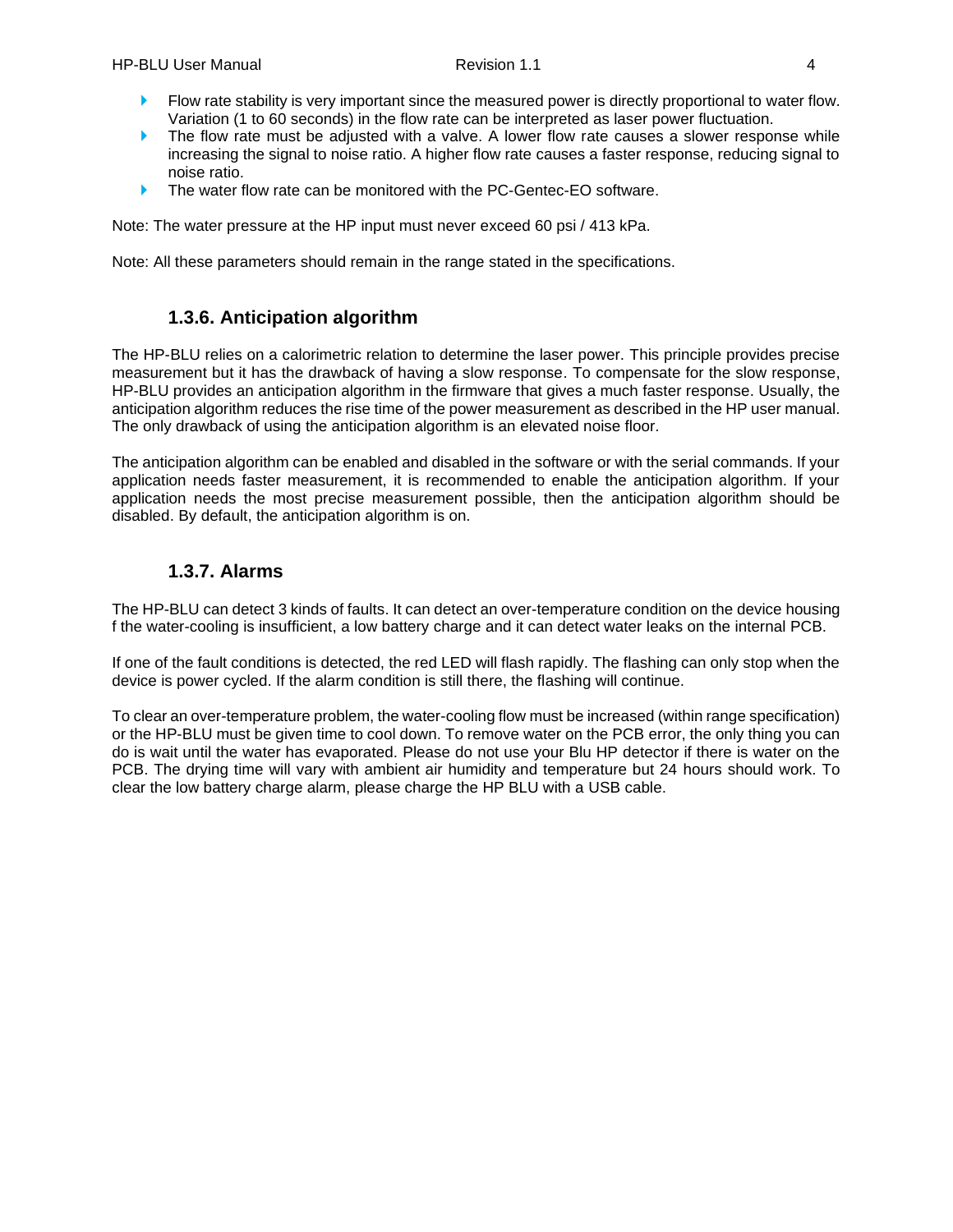# <span id="page-8-0"></span>**1.4.SPECIFICATIONS**

The following specifications are based on a one-year calibration cycle, an operating temperature of 18 to 28°C (64 to 82F) and a relative humidity not exceeding 80%. The HP-BLU comes in different model for different power range and they are the same model as the HP product.

The different models of HP-BLU share the same specifications as the HP plus a few more which are included in table 3. For example, a HP100A-4KW-HE-BLU will have the same specification as the HP100A-4KW-HE plus the ones listed in table 3. To access the HP100A-4KW-HE specification, please refer to the HP user manual.

**Table 1** Table of specifications

|                                                | HP--BLU                                                                                                                                             |  |
|------------------------------------------------|-----------------------------------------------------------------------------------------------------------------------------------------------------|--|
| <b>USB communication</b>                       | USB 2.0 compliant, 2 W power                                                                                                                        |  |
| <b>Measurement sampling rate</b>               | 10 Hz                                                                                                                                               |  |
| <b>Battery run time</b>                        | 24 hours                                                                                                                                            |  |
| <b>Battery recharge time</b>                   | 4.5 hours<br>0-80 % in 2.5 hours                                                                                                                    |  |
| Wireless range                                 | 30 m outdoors<br>Indoor: 1 to 2 rooms, depending on wall thickness                                                                                  |  |
| <b>USB Bluetooth dongle</b>                    | Included with HP-BLU purchase                                                                                                                       |  |
| <b>Regulatory compliance</b>                   | CE, FCC, IC, MIC (Japan), Bluetooth SIG1, ROHS                                                                                                      |  |
| <b>Lithium battery transport</b><br>compliance | UN: Recommendations on the Transport of Dangerous Goods,<br>Manual of Tests and Criteria, ST/SG/AC.10/11/Rev.6/Amend.1<br>Section 38.3 <sup>2</sup> |  |

**Specifications are subject to change without notice**

<sup>1</sup> The Bluetooth® word mark and logos are registered trademarks owned by the Bluetooth SIG, Inc. and any use of such marks by Gentec-EO is under license. Other trademarks and the trade names are those of their respective owners.

<sup>2</sup> UN38.3 certificate available upon request.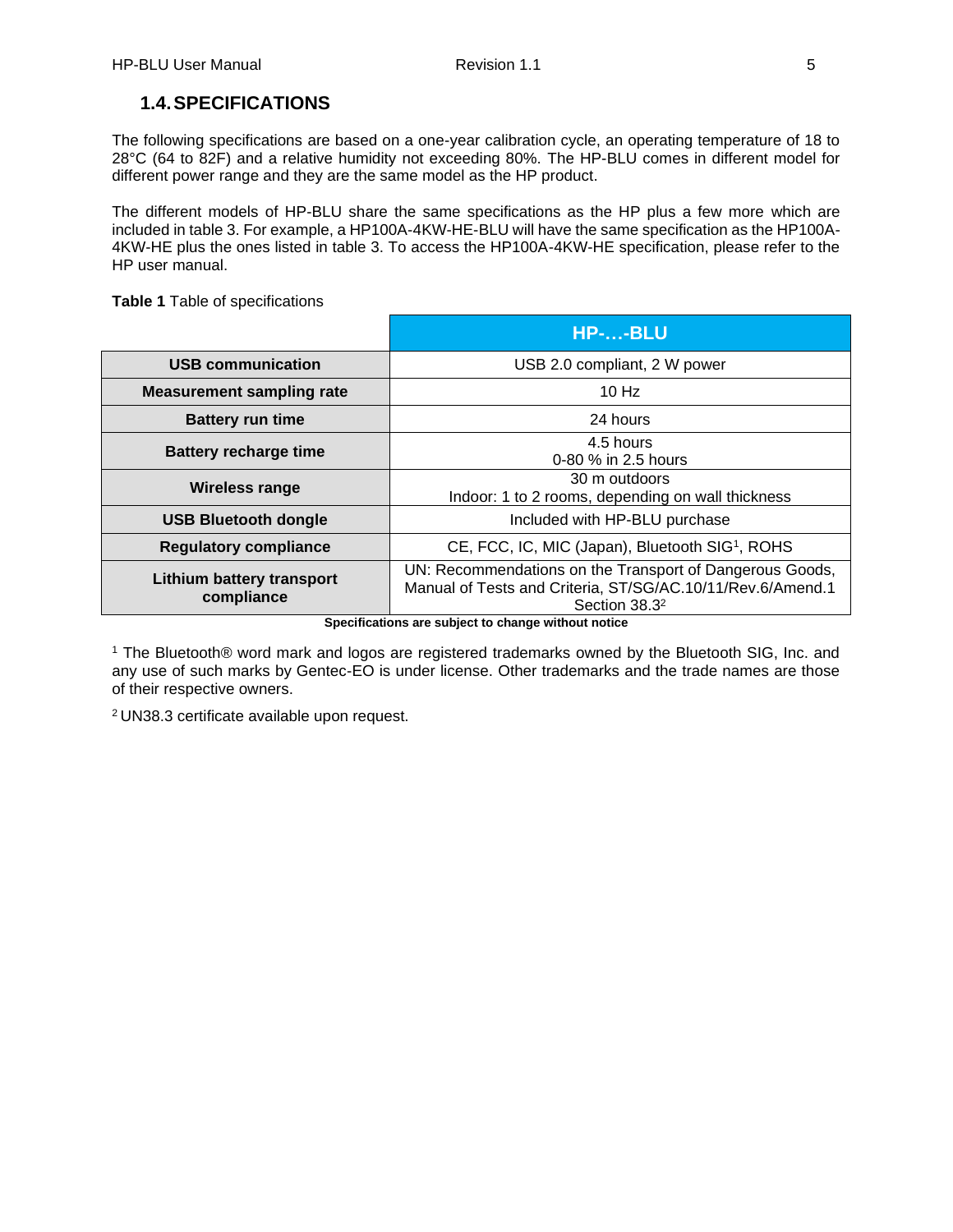# <span id="page-9-0"></span>**2. OPERATING INSTRUCTIONS**

First, install the PC-Gentec-EO software on your computer, along with the BLU drivers. Please find the latest version on our website [\(www.gentec-eo.com\)](http://www.gentec-eo.com/) in the Resources/Download Center section.

After the download is completed, follow the instructions of the installer for both PC-Gentec-EO software and the BLU drivers. The PC might need to reboot after installation.

# <span id="page-9-1"></span>**2.1.INSTALLING THE USB DRIVER**

Plug the HP-BLU into a USB port on the PC. If the PC supports USB 1.1, Windows detects the new device and prompts you for the software drivers. A window will open that says "Found New Hardware – USB Device" and after a few moments, the "Found New Hardware Wizard" will appear.

The BLU drivers are available on our website [\(www.gentec-eo.com\)](http://www.gentec-eo.com/) in the Resources/Download Center section

At the end of this process, a new serial COM port will be added to the list of communication ports. It may be used as any other serial port. The COM port will then be listed in the PC-Gentec-EO software.

#### **Verify COM Port**

To verify the USB installation and find the COM port number, open the device manager and scroll down to **Ports (COM & LPT)** and double click that line. One of the options should be:

#### **Power/Energy Monitor (COM#)**

Note the COM port number, you will need it for the next step.

#### <span id="page-9-2"></span>**2.2.QUICK MEASUREMENT PROCEDURE**

This section will show you how to make a laser power with HP-BLU.

#### **Quick power and energy measurement procedure:**

- 1. Install the PC-Gentec-EO software on your PC. Also install the BLU drivers.
- 2. Install the HP-BLU on an optical stand.
- 3. Connect your water-cooling tubing to the HP-BLU. Ensure a sufficient flow and that the water pressure does not exceed 60 PSI.
- 4. Press the HP-BLU button and verify that the LED is flashing a blue colour.
- 5. Start the PC-Gentec-EO software. Click on the arrow blow the "Connect" button, then click on "select your device (BT interface)". On the list that appears on the screen select your HP-BLU device.
- 6. Check that the flow and temperature displayed on the screen is within specifications for your model of HP-BLU.
- 7. With the HP-BLU out of the laser beam path, press the Zero button in the PC-Gentec-EO interface.
- 8. Put the HP-BLU into the laser beam path. Leave it there for a few minutes, until it has reached an equilibrium temperature. The entire laser beam must be within the sensor aperture. Do not exceed maximum specified densities, energies or powers. For the most accurate measurement, spread the beam across 60% to 80% of the sensor area.

#### <span id="page-9-3"></span>**3. USER INTERFACE**

Please refer to the PC-Gentec-EO manual for more information concerning the user interface. The manual can be downloaded on our website at [https://www.gentec-eo.com/resources/download-center.](https://www.gentec-eo.com/resources/download-center)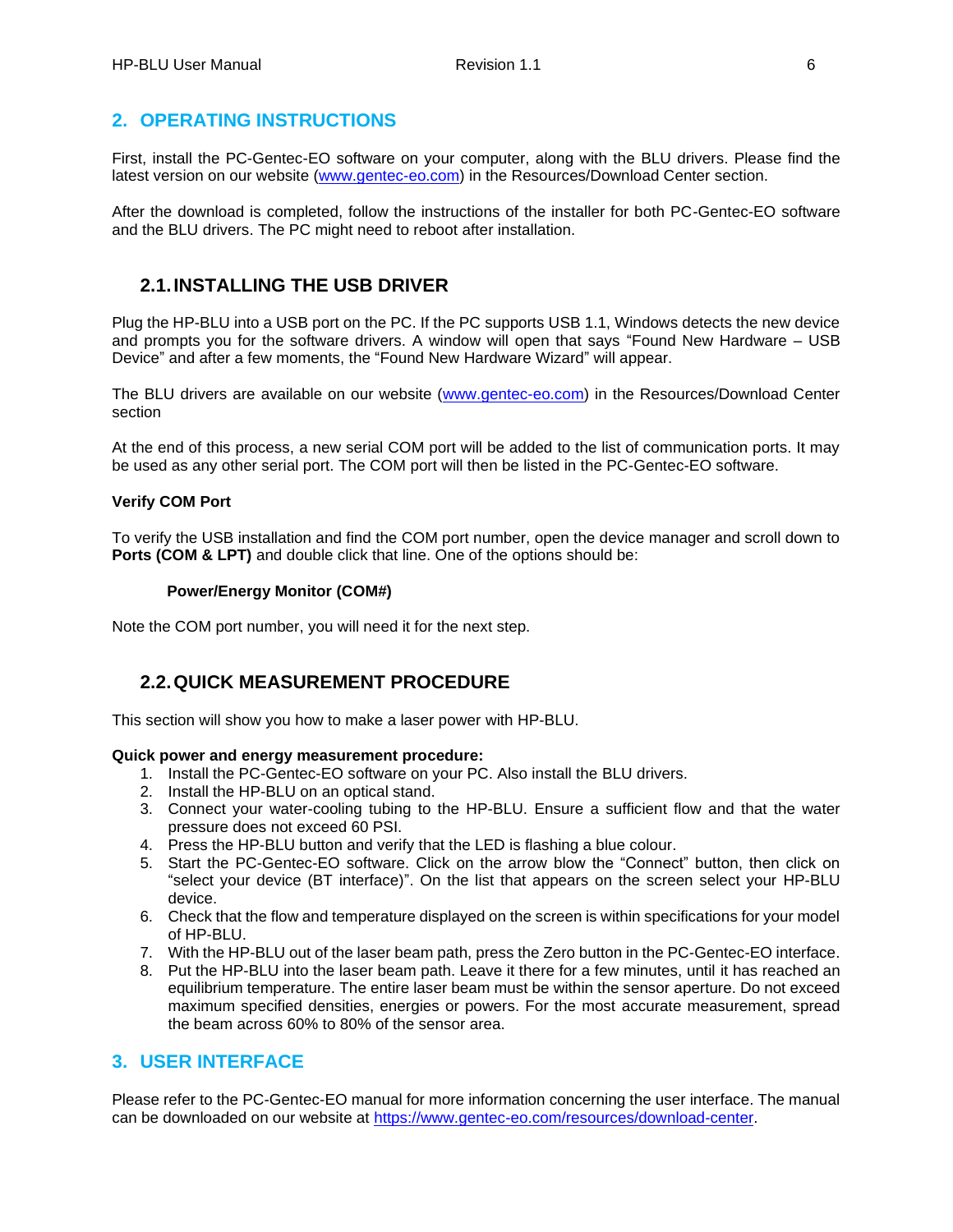# <span id="page-10-0"></span>**4. SERIAL COMMUNICATION**

# <span id="page-10-1"></span>**4.1.DESCRIPTION**

The HP-BLU can communicate through a serial terminal application with its USB interface or RS-232 interface. It is not possible to use serial communication with the Bluetooth interface.

The USB class used by HP-BLU USB is a CDC, or Communications Device Class. This means it shows up in the host PC as a COM port, but it is not a classic COM port, rather a true full speed USB port. You can talk to it as if it were an RS232 port, and take advantage of faster speeds offered by USB. Follow the Windows prompts to install the USB drivers. The USB drivers are fully tested and digitally signed by Microsoft.

Open the appropriate port in your software with standard COM port tools. None of the port settings matter since they are irrelevant, so leave them at whatever default they are in. It's a real USB connection.

# <span id="page-10-2"></span>**4.2.SETTING UP COMMUNICATION TO THE HP-BLU**

# **4.2.1. Verify the COM Port**

<span id="page-10-3"></span>To verify the USB installation and find the COM port number, click:

#### **Start** → **Settings** → **Control Panel** → **System** → **Device Manager**

Scroll down to **Ports (COM & LPT)** and double click that line. One of the options should be

#### **Power/Energy Monitor (COM#)**

Note the COM port number, you will need it for the next step.

#### **4.2.2. Connect the HP-BLU**

<span id="page-10-4"></span>You may use any serial communication software that you are familiar with. Our instructions are for HyperTerminal because it is widely available on PCs with Windows. The installation of HyperTerminal will not be covered in this manual.

Start HyperTerminal.

To save communication settings, enter a name for the connection. In the drop-down menu for "**Connect using**" select the COM port that the USB driver was installed on (Section [4.2.1\)](#page-10-3). Select **OK**.

Input the following settings into the communications parameter window that appears next.

#### **Table 2** HP-BLU COM Port Settings

|                 | USB                   | <i>RS232</i> |
|-----------------|-----------------------|--------------|
| Bits per second | Any setting will work | 115200       |
| Data bits       | Any setting will work |              |
| Parity          | Any setting will work | None         |
| Stop bits       | Any setting will work |              |
| Flow control    | Any setting will work | None         |

Click **OK** to begin entering serial commands in the HyperTerminal window.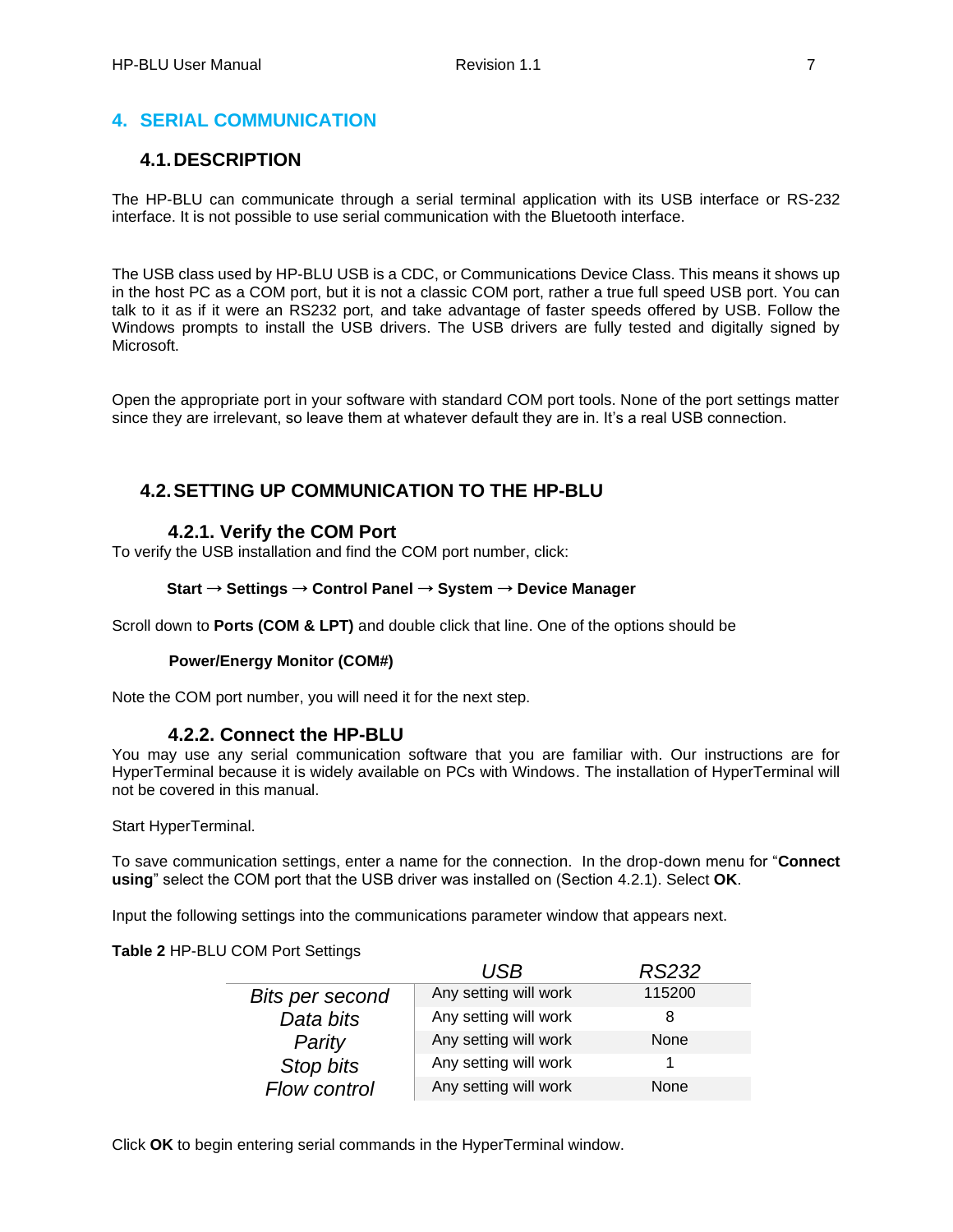The commands you type will not appear in the HyperTerminal window unless you set up HyperTerminal to do so. Only the response from the HP-BLU will be displayed. If you prefer to see the commands you are typing on the HyperTerminal window click the **File** menu and execute the following sequence:

#### **File** → **Properties** → **Settings** → **ASCII setup** → "**Echo typed characters locally**" → **OK**

In the HyperTerminal window, type **\*VER.** If the response is the version of your HP-BLU, you are successfully connected and ready for serial command action.

In some cases, the HP-BLU has connection problems that can be solved by adding a character delay. To adjust this delay, click the File menu and execute the following sequence:

#### **File** → **Properties** → **Settings** → **ASCII setup** → "**Character delay**": add a few milliseconds of delay → **OK**

When you end the session, HyperTerminal asks if you want to save your settings. To avoid inputting the communication parameters again in the future, save by clicking Yes. Clicking on the session name will open the connection using the saved settings. To avoid re-entering the string of commands, put a shortcut to this file on your desktop: search for the file name, select the file. Right click and select Shortcut in the dropdown menu.

# <span id="page-11-0"></span>**4.3.SERIAL COMMAND FORMAT**

Commands are sent as text strings. The response will either be data or an empty string.

All text commands must begin with a trigger character (\*). Without the (\*) character, nothing will happen. You do not need to end with a line-feed and/or a carriage-return. Parameters must NOT be separated by spaces. Characters must be capitalised.

In case of an error, the reply string is one of the following:

#### **"Invalid Command"**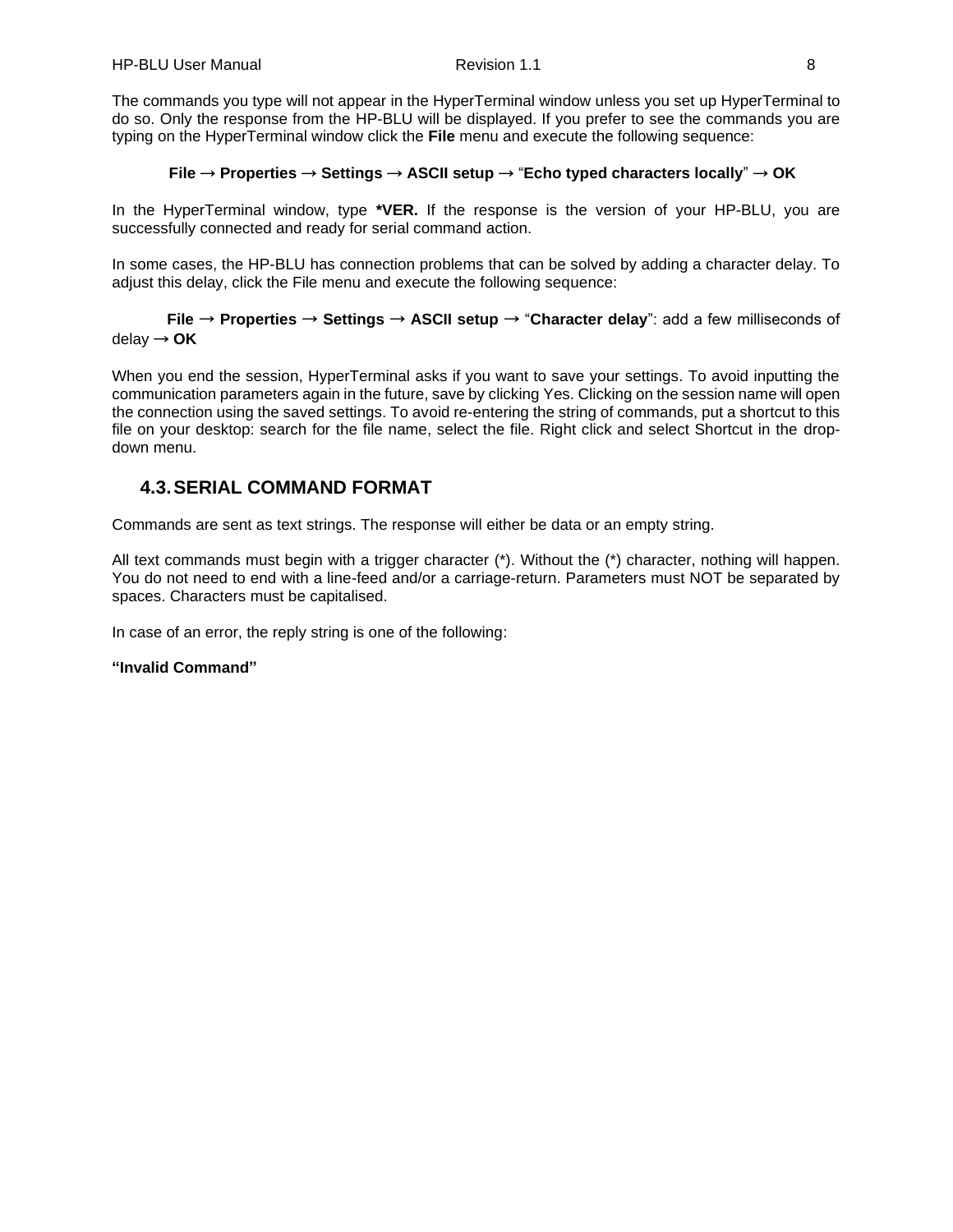# <span id="page-12-0"></span>**4.4.LIST OF SERIAL COMMANDS FOR THE HP-BLU**

The following table contains all the serial commands for the HP-BLU.

| <b>Command</b>                             | <b>Command Name</b>            | <b>Description</b>                                           |  |  |
|--------------------------------------------|--------------------------------|--------------------------------------------------------------|--|--|
| <b>DATA ACQUISITION</b>                    |                                |                                                              |  |  |
| *CVU                                       | <b>Query Current Value</b>     | Gets the current power measurement in ASCII                  |  |  |
| *CAU                                       | Send Continuous Transmission   | Sends the power measurement in ASCII or binary to the serial |  |  |
|                                            | of Data                        | port at the rate set by the data sampling setting            |  |  |
| *CSU                                       | Stop the CAU Command           | Stops the *CAU output                                        |  |  |
| <b>SETUP</b>                               |                                |                                                              |  |  |
| *PWC                                       | Set Personal Wavelength        | Specifies the wavelength in nm                               |  |  |
|                                            | Correction in nm               |                                                              |  |  |
| *PWM                                       | Set Personal Wavelength        | Specifies the wavelength in microns                          |  |  |
|                                            | Correction in microns          |                                                              |  |  |
| *GWL                                       | Get Wavelength                 | Returns the wavelength in nm                                 |  |  |
| <b>CONTROL</b>                             |                                |                                                              |  |  |
| *ANE                                       | Set Anticipation               | Turns the anticipation algorithm on                          |  |  |
| *AND                                       | Clear anticipation             | Turns the anticipation algorithm off                         |  |  |
| *GAN                                       | <b>Get Anticipation Status</b> | Returns the anticipation status                              |  |  |
| *SOU                                       | Set Zero Offset                | Zeroes the reading                                           |  |  |
| *COU                                       | Clear Zero Offset              | Undoes the zeroing of the reading for a power detector       |  |  |
| *GZO                                       | Get Zero Offset                | Returns the zero-offset power value                          |  |  |
| *MUL                                       | <b>Set User Multiplier</b>     | Sets the multiplier value                                    |  |  |
| *GUM                                       | Get User Multiplier            | Returns the current multiplier value                         |  |  |
| *OFF                                       | <b>Set User Offset</b>         | Sets the offset value                                        |  |  |
| *GUO                                       | Get User Offset                | Returns the current offset value                             |  |  |
| <b>INSTRUMENT AND DETECTOR INFORMATION</b> |                                |                                                              |  |  |
| *VER                                       | <b>Query Version</b>           | Gets firmware version of the monitor                         |  |  |
| *TMP                                       | <b>Query Temperature</b>       | Retrieves HP-BLU casing temperature                          |  |  |
| *STS                                       | <b>Query Status</b>            | Retrieves the HP-BLU status structure                        |  |  |
| $*ST2$                                     | <b>Query Extended Status</b>   | Returns the extended status table                            |  |  |
| *GFW                                       | Query firmware version         | Return firmware identification number                        |  |  |

#### **Table 3** Serial commands list

All text commands must begin with a trigger character (\*) and do not require a line-feed or a carriage-return. All parameters must NOT have a space between the command and the list of parameters, nor between the parameters themselves. The characters must be capitalised.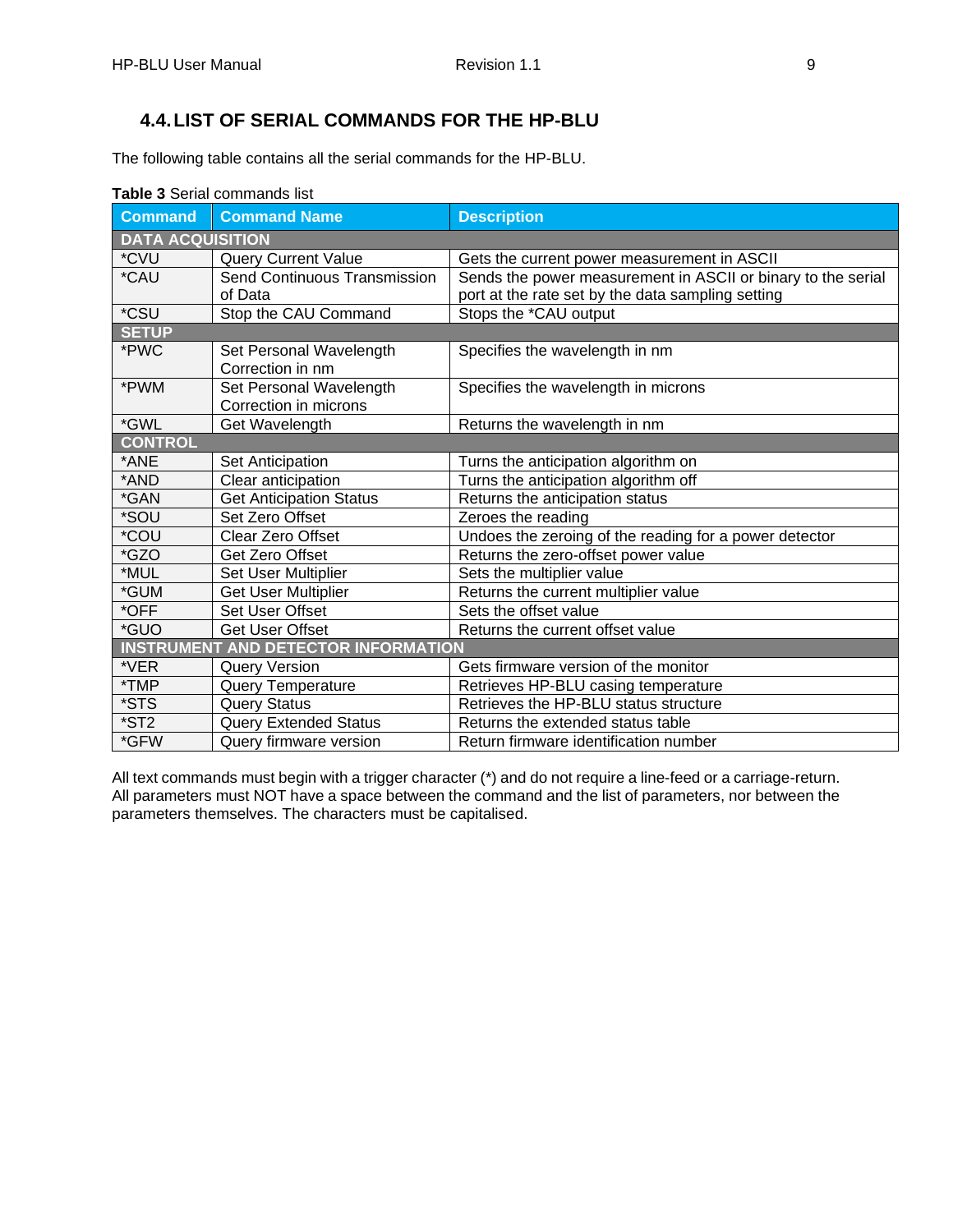# <span id="page-13-1"></span><span id="page-13-0"></span>**4.5.DETAILED DESCRIPTION OF THE SERIAL COMMANDS FOR HP-BLU**

# **4.5.1. Data Acquisition**

#### *\****CVU - Query Current Value**

This command is used to query the three values that are currently being measured by the monitor. The three values are the power measurement in Watts, the water temperature at the intake pipe in °C, and the water flow in litres per minute (LPM).

| Command    | <b>Parameters</b> | Answer                                                    |
|------------|-------------------|-----------------------------------------------------------|
| <b>CVU</b> | <b>None</b>       | Power measurement, water input temperature,<br>water flow |



For example, a 506.601 W reading at 23.081 °C and 6.163 LPM

would be displayed like this:

| Command: *CVU | Answer: Pw= 506.6 Ti= 23.081 F= 6.163 |
|---------------|---------------------------------------|
|---------------|---------------------------------------|

#### *\****CAU - Send Continuous Transmission of Data**

This command is used to send the measurement data continuously (see command \*CVU). The data will arrive at 10 Hz. The command \*CSU stops the continuous transmission of measurement data.

| Command    | <b>Parameters</b> | Answer                                                    |
|------------|-------------------|-----------------------------------------------------------|
| <b>CAU</b> | <b>None</b>       | Power measurement, water input temperature,<br>water flow |



For example, a reading of 506.601 W at 23.081 °C and 6.163 LPM would be displayed like this until the command \*CSU is sent:

|               | Answer:                                                                                                                                                                                                                                                                                                                                                        |
|---------------|----------------------------------------------------------------------------------------------------------------------------------------------------------------------------------------------------------------------------------------------------------------------------------------------------------------------------------------------------------------|
| Command: *CAU | Pw= 506.6 Ti= 23.081 F= 6.213 <cr><lf><br/>Pw= 504.8 Ti= 23.120 F= 6.152<cr><lf><br/>Pw= 506.9 Ti= 23.121 F= 6.168<cr><lf><br/><math>Pw = 507.1</math> Ti= 23.098 F= 6.122<cr><lf><br/>Pw= 505.9 Ti= 23.085 F= 6.118<cr><lf><br/><math>Pw = 506.8</math> Ti= 23.113 F= 6.315 &lt; CR &gt; &lt; LF &gt;<br/>.</lf></cr></lf></cr></lf></cr></lf></cr></lf></cr> |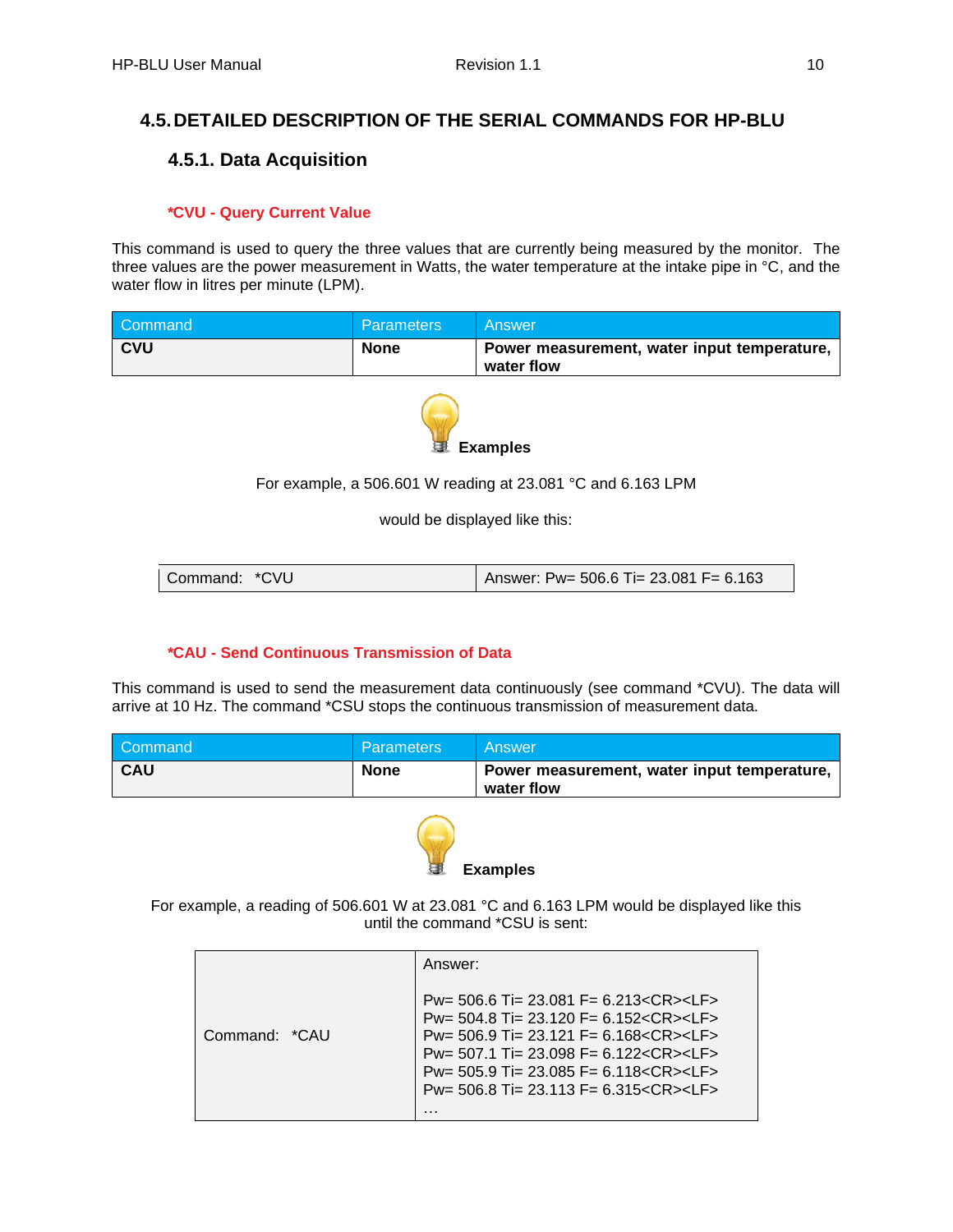#### *\****CSU - Stop the CAU Command**

This command is used to stop the real time transfer enabled by the CAU command.

| Command    | <b>Parameters</b> | <b>Answer</b> |
|------------|-------------------|---------------|
| <b>CSU</b> | <b>None</b>       | <b>ACK</b>    |

#### <span id="page-14-0"></span>**4.5.2. Setup**

#### *\****PWC - Set Personal Wavelength Correction in nm**

This command is used to specify the wavelength in nm being used on the HP-BLU. The internal memory contains measured spectral data for a wide range of wavelengths. A valid value is set between the lowest and highest wavelengths supported by the device, and it should not be a floating-point value. The input parameter must have 5 digits. If the desired wavelength does not have 5 digits you must enter a zeropadded number. For example, to set the wavelength at 514 nm, you must enter 00514.

Specifying zero as a wavelength or providing an out-of-bound value as a parameter has no effect.

| Command    | <b>Parameters</b>        | <b>Answer</b>                                    |
|------------|--------------------------|--------------------------------------------------|
| <b>PWC</b> | Wavelength nm (5 digits) | Active<br>and<br>wavelength<br>correction factor |

**Default:** Calibration wavelength, (typically 1064 nm, varies with the HP-BLU model)



The following example sets the wavelength to 1550 nm.

#### *\****PWM - Set Personal Wavelength Correction in microns**

This command is used to specify the wavelength in microns. The internal memory contains measured spectral data for a wide range of wavelengths. A valid value is set between the lowest and highest wavelengths supported by the device. The input parameter must have 5 digits and can be a floating-point value. If the desired wavelength does not have 5 digits you must enter a zero-padded number. For example, to set the wavelength at 10.6 micron, you must enter 010.6. Please note that the resolution is limited as follow:

| <b>Wavelength Range</b>                    | <b>Resolution limit</b> |
|--------------------------------------------|-------------------------|
| Less than 100 um                           | $10 \text{ nm}$         |
| Greater than 99.99 um or less than 1000 um | $100 \text{ nm}$        |
| Greater than 999.9um                       | 1 um                    |

Specifying zero as a wavelength or providing an out-of-bound value as a parameter has no effect.

| Command    | <b>Parameters</b>        | Answer                                           |
|------------|--------------------------|--------------------------------------------------|
| <b>PWM</b> | Wavelength µm (5 digits) | Active<br>and<br>wavelength<br>correction factor |

**Default:** Calibration wavelength, (typically 1064 nm, varies with the HP-BLU model)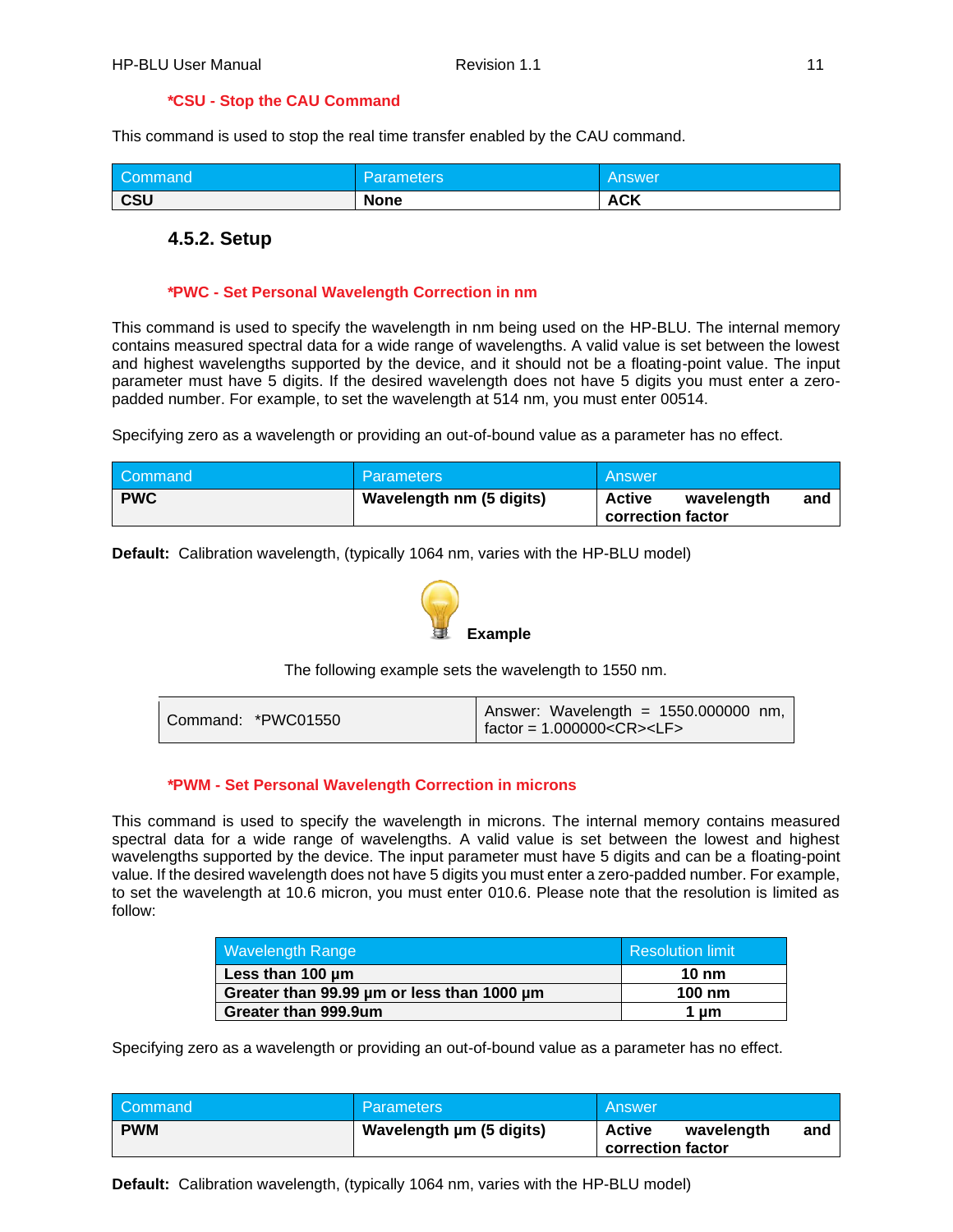

The following example sets the wavelength to 25 microns (25000 nm).

#### *\****GWL - Get Wavelength**

This command returns the wavelength setting in nm.

| Command        | <b>Parameters</b> |  | Answer                                    |  |
|----------------|-------------------|--|-------------------------------------------|--|
| <b>GWL</b>     | <b>None</b>       |  | Returns the wavelength in nm              |  |
| <b>Example</b> |                   |  |                                           |  |
| Command: *GWL  |                   |  | Answer: 1064.000000 nm <cr><lf></lf></cr> |  |

# <span id="page-15-0"></span>**4.5.3. Control**

#### *\****ANE - Set Anticipation**

This command is used to enable the anticipation algorithm. Please see section 1.3.9 for more details on the anticipation algorithm and how it affects the power measurement.

| Command    | <b>Parameters</b> | <b>Answer</b> |
|------------|-------------------|---------------|
| <b>ANE</b> | <b>None</b>       | <b>None</b>   |

**Default:** On



The following example sets the anticipation On.

| *ANE<br>Command: | Answer: |
|------------------|---------|
|------------------|---------|

#### *\****AND – Clear Anticipation**

This command is used to disable the anticipation algorithm. Please see section 1.3.9 for more details on the anticipation algorithm and how it affects the power measurement.

| Command    | l Parameters' | <b>Answer</b> |
|------------|---------------|---------------|
| <b>AND</b> | <b>None</b>   | <b>None</b>   |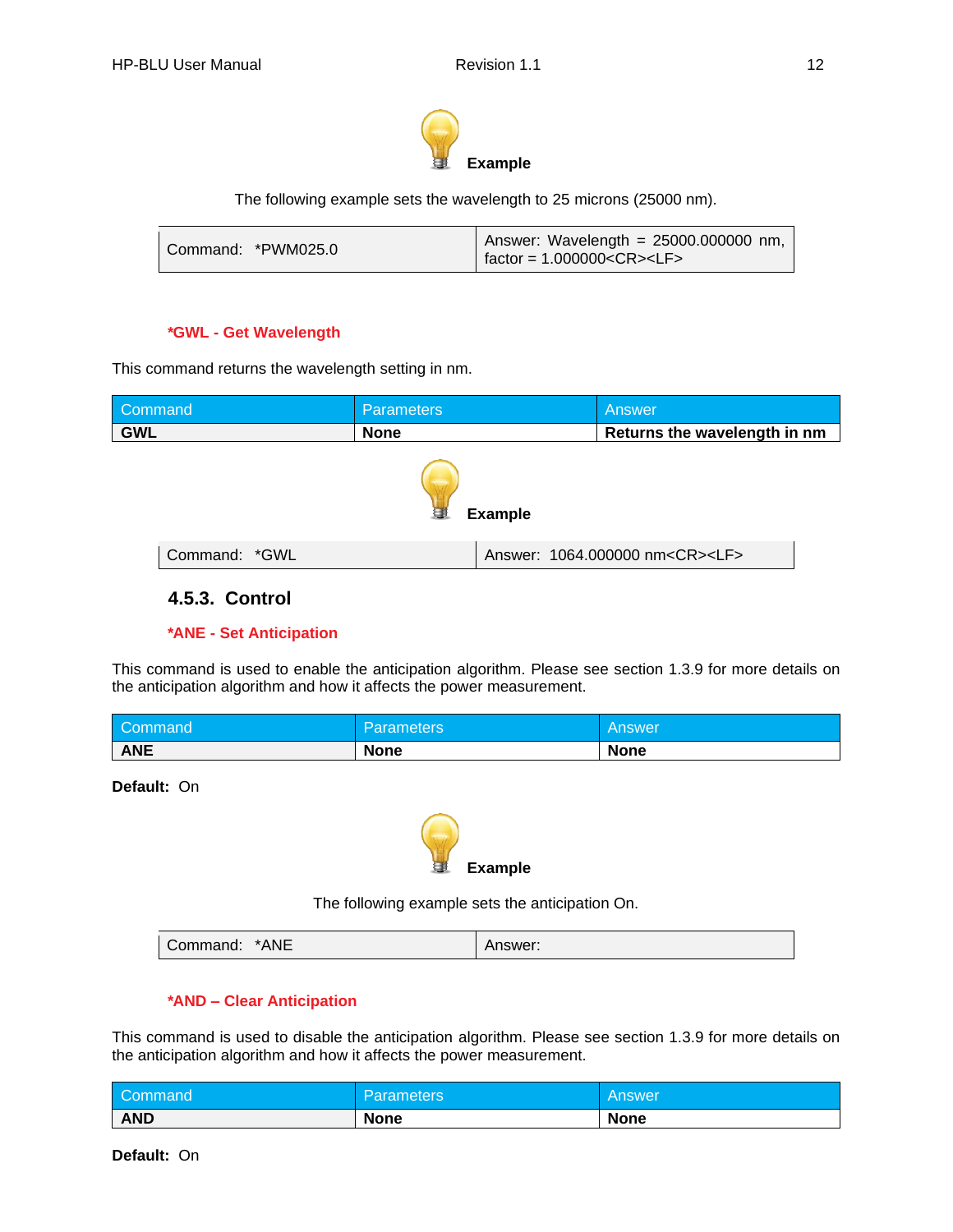

The following example sets the anticipation Off.

| *AND<br>Command: | าswer: |
|------------------|--------|
|------------------|--------|

#### *\****GAN - Get Anticipation Status**

This command returns the anticipation status.

| Command        | <b>Parameters</b> |         | Answer                             |  |
|----------------|-------------------|---------|------------------------------------|--|
| <b>GAN</b>     | <b>None</b>       |         | on or off                          |  |
| <b>Example</b> |                   |         |                                    |  |
| Command: *GAN  |                   | Answer: | Anticipation on <cr><lf></lf></cr> |  |

#### *\****SOU - Set Zero Offset**

This command subtracts the current value from all future measurements the moment the command is issued to set a new zero point.

| Command             |                                                                       | <b>Parameters</b> |  | Answer     |
|---------------------|-----------------------------------------------------------------------|-------------------|--|------------|
| SOU                 |                                                                       | <b>None</b>       |  | Zero value |
| <b>Example</b><br>律 |                                                                       |                   |  |            |
|                     | Command: *SOU<br>Answer: Zero value = 253.120000 W <cr><lf></lf></cr> |                   |  |            |

#### *\****COU - Clear Zero Offset**

This command undoes the zero offset command to set the zero point at zero.

| Command <sup>1</sup> | Parameters  | ' Answer   |
|----------------------|-------------|------------|
| COU                  | <b>None</b> | Zero value |

#### *\****GZO - Get Zero Offset**

This command returns the zero offset power value.

| Command    | Parameters  | ' Answer          |
|------------|-------------|-------------------|
| <b>GZO</b> | <b>None</b> | <b>Zero Value</b> |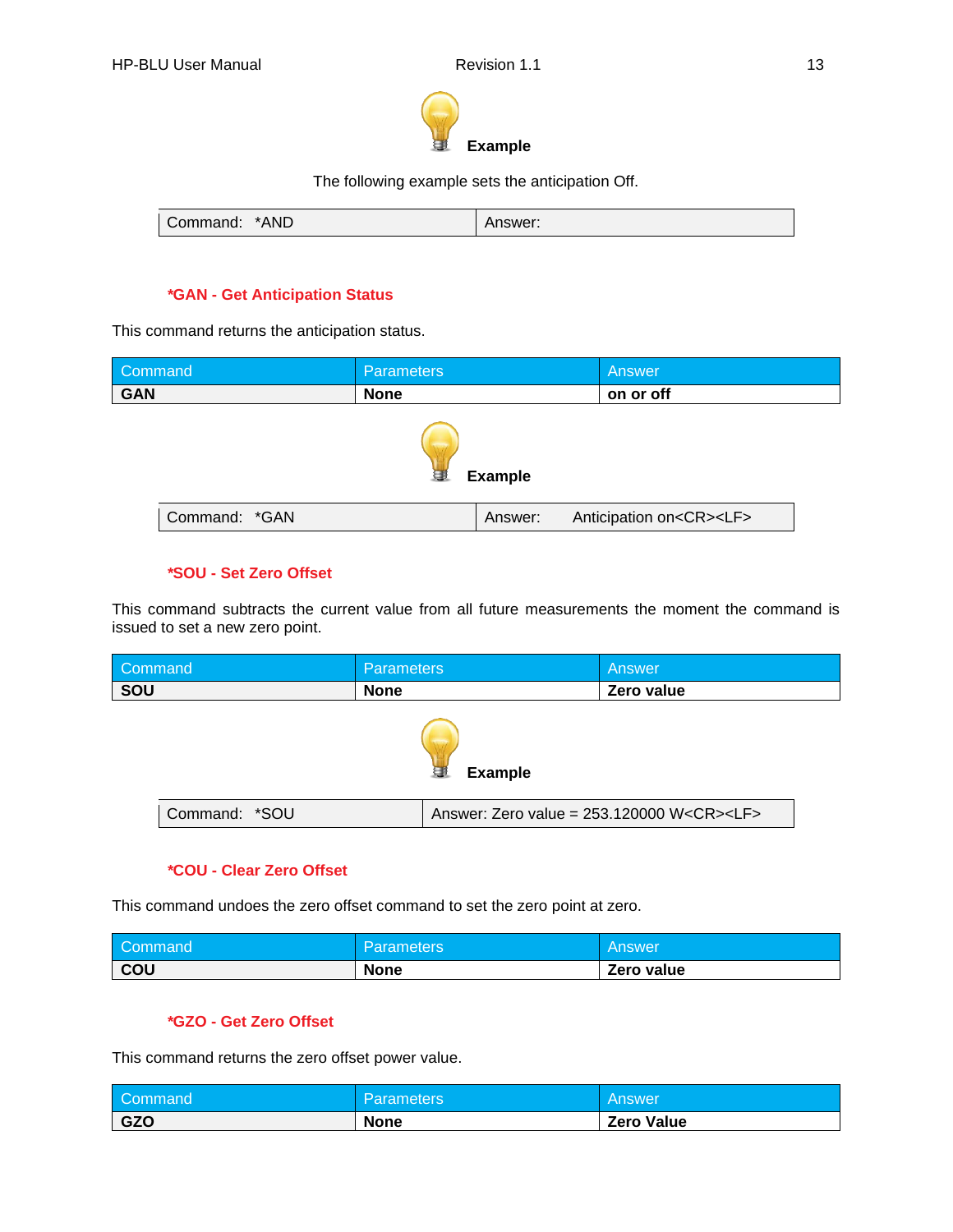

Command:  $*GZO$  | Answer: Zero Value = 1619.352000 W<CR><LF>

#### *\****MUL - Set User Multiplier**

This command is used to set the value of the user-specified multiplier. Note, the multiplier cannot be set at 0.

| Command    | <b>Parameters</b>           | l Answer                     |
|------------|-----------------------------|------------------------------|
| <b>MUL</b> | 8-character numerical value | <b>Multiplication factor</b> |

**Default**: 1



The following example sets multiplier  $= 33$ 

#### *\****GUM - Get User Multiplier**

This command returns the multiplier value.

| Command        | <b>Parameters</b> |         | <b>Answer</b>                                        |  |
|----------------|-------------------|---------|------------------------------------------------------|--|
| <b>GUM</b>     | <b>None</b>       |         | <b>Current multiplier value</b>                      |  |
| <b>Example</b> |                   |         |                                                      |  |
| Command: *GUM  |                   | Answer: | Multiplication factor = 33.000000 <cr><lf></lf></cr> |  |

#### *\****OFF - Set User Offset**

This command is used to set the value of the user-specified offset.

| Command    | Parameters                  | <b>Answer</b> |
|------------|-----------------------------|---------------|
| <b>OFF</b> | 8-character numerical value | <b>None</b>   |

**Default:** 0

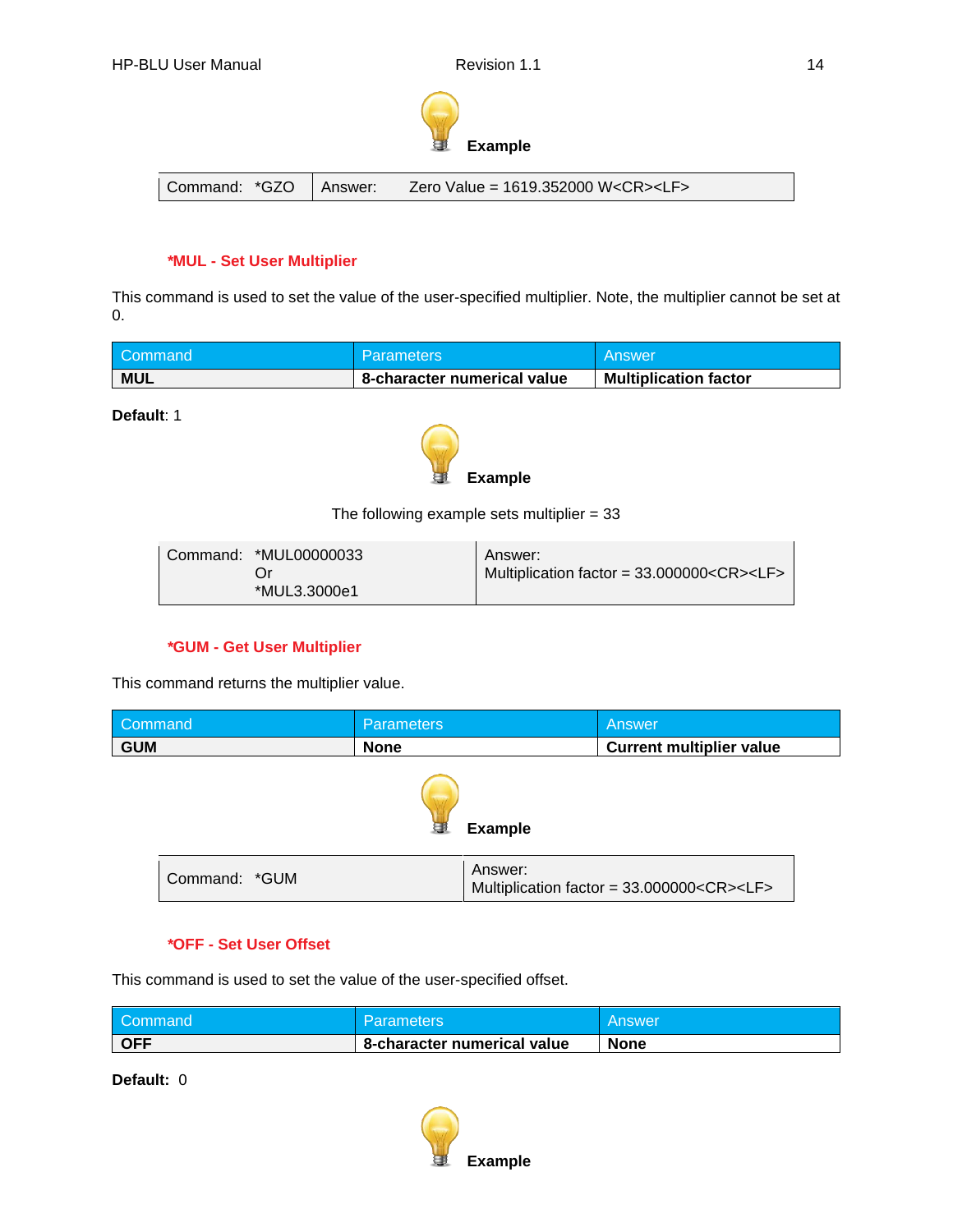#### The following example sets the offset to 500 W

| Command: *OFF500.0000 | Answer:                                                                              |
|-----------------------|--------------------------------------------------------------------------------------|
| Οľ                    | Offset factor = $500.000000 \text{<} \text{CR} \text{>} \text{<} \text{LF} \text{>}$ |
| *OFF5.0000e2          |                                                                                      |

The other option available is the zero offset. The zero offset operation is done first, before the User Multiplier and User Offset are added to the calculation.

#### *\****GUO - Get User Offset**

This command returns the offset value.

| Command        | <b>Parameters</b> |         | Answer                                       |  |
|----------------|-------------------|---------|----------------------------------------------|--|
| <b>GUO</b>     | <b>None</b>       |         | <b>Current offset value</b>                  |  |
| <b>Example</b> |                   |         |                                              |  |
| Command: *GUO  |                   | Answer: | Offset factor: 500.000000 <cr><lf></lf></cr> |  |

# <span id="page-18-0"></span>**4.5.4. Instrument and Detector Information**

#### *\****VER - Query Version**

This command is used to query the device to get information about the firmware version and the HP-BLU model.

| Command    | <b>Parameters</b> | Answer                         |
|------------|-------------------|--------------------------------|
| <b>VER</b> | <b>None</b>       | <b>Version and device type</b> |



| Command: *VER | Answer:<br>HP-BLU100A-12KW-HD Version 1.00.00 <cr><lf></lf></cr> |
|---------------|------------------------------------------------------------------|
|---------------|------------------------------------------------------------------|

#### *\****TMP - Query Casing temperature**

This command is used to query the HP casing temperature.

| Command    | <b>Parameters</b> | Answer                        |
|------------|-------------------|-------------------------------|
| <b>TMP</b> | <b>None</b>       | Casing temperature in Celsius |
|            |                   | degree                        |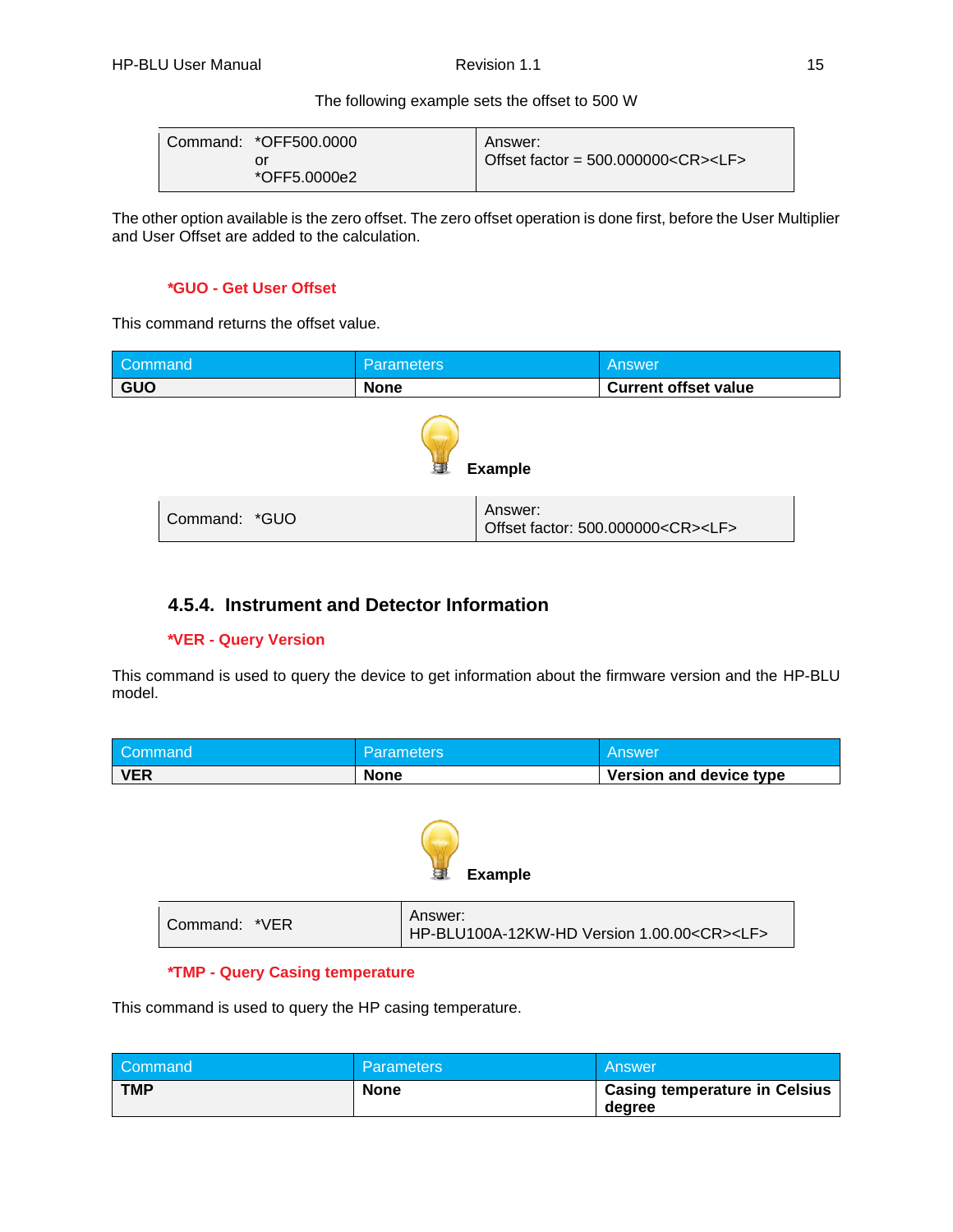

| Command: *TMP | Answer:<br>Casing temperature = $24.073441$ deg C <cr><lf></lf></cr> |
|---------------|----------------------------------------------------------------------|
|---------------|----------------------------------------------------------------------|

#### *\****STS - Query Status**

This command is used to query the device to get information about the following characteristics:

- ▶ Set Wavelength
- Anticipation algorithm state (enabled or disabled)
- User offset value (default 0)
- **User multiplier value (default 1)**
- Detector model

| Command    | <b>Parameters</b> | Answer                                                    |
|------------|-------------------|-----------------------------------------------------------|
| <b>STS</b> | <b>None</b>       | hexadecimal<br>structure<br>described in the table below. |

The first byte represents the validity of the structure: 0 represents a valid line while 1 is the end of the structure. The next 4 bytes represent the address line and the last 4 bytes are the actual value. The values are written on 32 bits, which means that all the values are written on two lines. The first line represents the LSB and the second line represents the MSB.

The following table shows the output with an HP100A-12KW-HD

#### **Hexadecimal Structure Converted Value Definition Valid Address Value** :0 | 0000 | 0002 | 2 | Reserved :0 0001 0428 1064 Set wavelength in nanometer :0 0002 0001 1 Anticipation algorithm enable :0 | 0003 | 0000 | 0 | Reserved :0 | 0004 | 0000 | 0 Reserved :0 | 0005 | 0000 | 0 Reserved :0 | 0006 | 0000 | 0 | Reserved :0 | 0007 | 0000 | 0 | Reserved :0 | 0008 | 0000 | 0 | Reserved :0 0009 3F80 0 Reserved :0 000A 5048 P H Detector name (swap the two characters)<br>:0 000B 3031 01 Detector name (swap the two characters) :0 000B 3031 0 1 Detector name (swap the two characters) :0 | 000C | 4130 | A 0 | Detector name (swap the two characters) :0 000D 312D 1 - Detector name (swap the two characters) :0 000E 4B32 K 2 Detector name (swap the two characters) :0 000F 2D57 - W Detector name (swap the two characters) :0 0010 4448 D H Detector name (swap the two characters) :0 | 0011 | 0000 | 0 | Reserved :0 | 0012 | 0000 | 0 | Reserved :0 | 0013 | 0000 | 0 | Reserved :0 | 0014 | 0000 | 0 | Reserved :0 0015 0000 0 Reserved :0 | 0016 | 0000 | 0 | Reserved :0 | 0017 | 0000 | 0 | Reserved :0 | 0018 | 0000 | 0 | Reserved

#### **Table 4** STS command data structure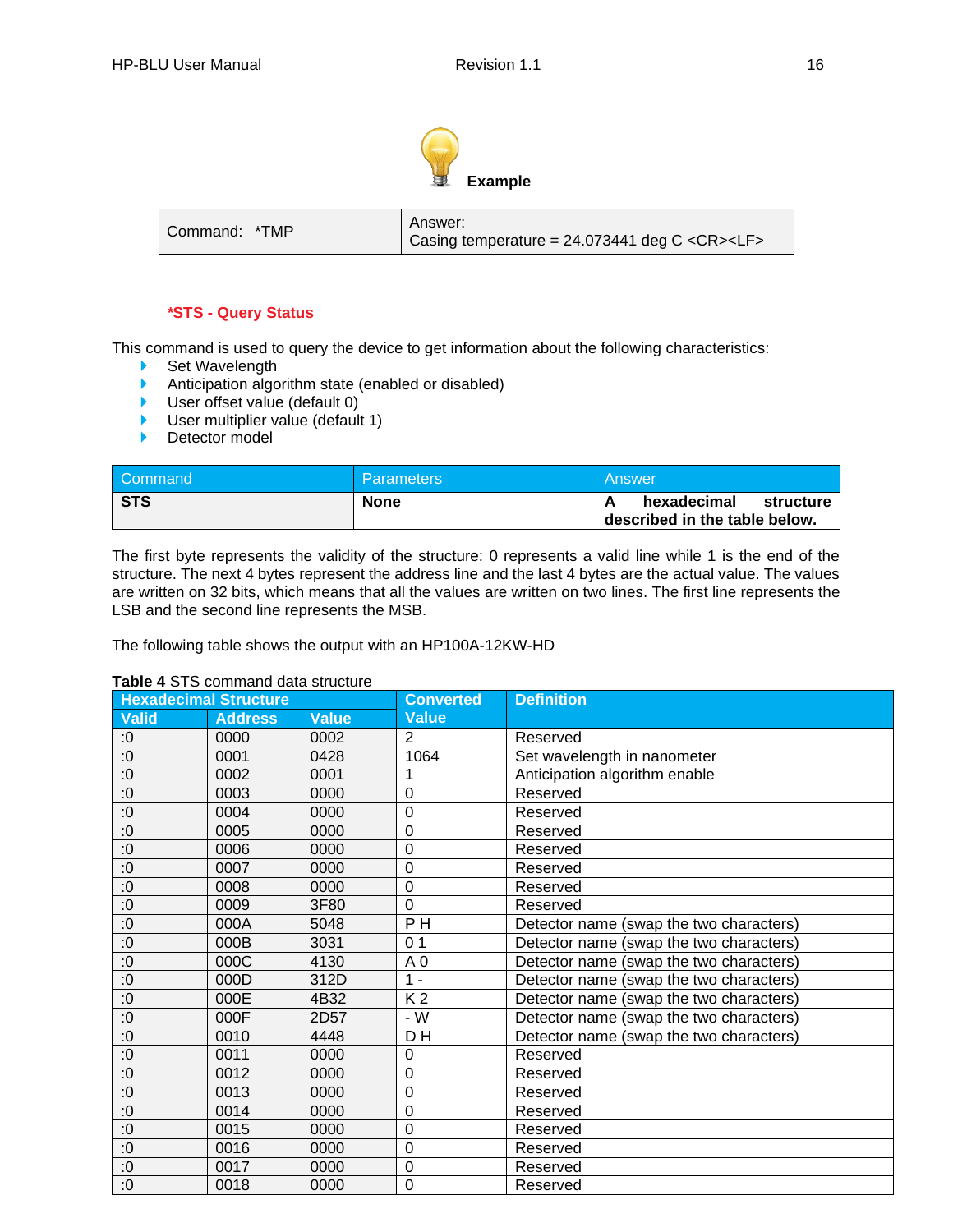| $\cdot$ $\sim$ | 0019<br>ں ا | 0000     | '' veu                         |
|----------------|-------------|----------|--------------------------------|
| . .            | 0000        | 00<br>00 | Ena<br>uciure<br>- 11<br>ا دی. |

#### *\****GFW – Return firmware version**

Returns the version number of the firmware installed in the U-Link.

| Command    | <b>Parameters</b> | l Answer              |
|------------|-------------------|-----------------------|
| <b>GFW</b> | <b>None</b>       | <b>Version number</b> |



| Command: *GFW | Answer: NIG = 105377, Firmware version = |
|---------------|------------------------------------------|
|               | 1.00.00 RC6                              |

# <span id="page-20-0"></span>**4.6.ERROR MESSAGES**

| <b>Error</b>    | <b>Comment</b>                            |
|-----------------|-------------------------------------------|
| Invalid command | Command is invalid. Please check spelling |
|                 | and if the letters are uppercase.         |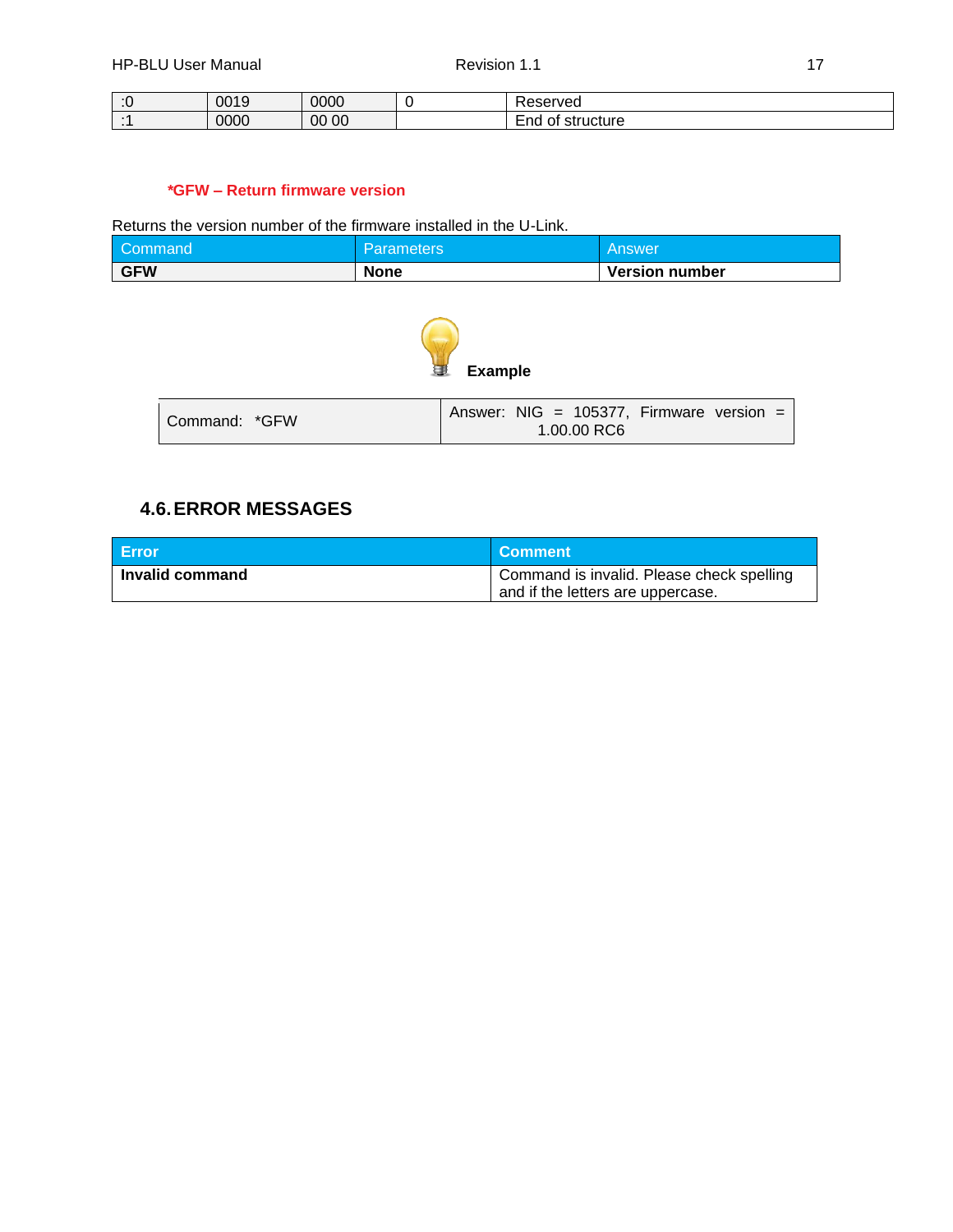# <span id="page-21-0"></span>**5. DECLARATION OF CONFORMITY**

| Application of Council Directive(s):                            | 2014/30/EU                                                                  | The EMC Directive                                           |  |
|-----------------------------------------------------------------|-----------------------------------------------------------------------------|-------------------------------------------------------------|--|
| Manufacturer's Name:<br>Manufacturer's Address:                 | Gentec Electro Optics, Inc.                                                 | 445 St-Jean Baptiste, suite 160<br>(Québec), Canada G2E 5N7 |  |
| European Representative Name:<br>Representative's Address:      | Laser Components S.A.S.<br>45 bis Route des Gardes<br>92190 Meudon (France) |                                                             |  |
| Type of Equipment:<br>Model No.:<br>Year of test & manufacture: | Laser detector<br>HP-BLU<br>2019                                            |                                                             |  |

#### **Standard(s) to which Conformity is declared:**

EN61326-1 (2013) Radiated Emissions Heavy Industrial Standard EN61326-1 (2013) Conducted Emissions Heavy Industrial Standard EN61326-1 (2013) Power Line Harmonics Heavy Industrial Standard (RS232 Version) EN61326-1 (2013) Power Line Voltage Fluctuation & Flicker Standard (RS232 Version)

#### **Table 5** Product standards

| <b>Test Name</b><br><b>Standards</b>                   | <b>Test Specifications</b>                 | <b>Minimum</b><br><b>Performanc</b><br>e Criterion<br><b>Required</b> | <b>EUT</b><br><b>Serial</b><br><b>Number</b> | <b>Results</b> |
|--------------------------------------------------------|--------------------------------------------|-----------------------------------------------------------------------|----------------------------------------------|----------------|
| <b>Conducted Emissions</b>                             | Class A                                    | N/A                                                                   | Labcem#2340                                  | Pass           |
| FCC part 15 (2018) subpart B                           | 150kHz-30MHz                               |                                                                       | Labcem#2341                                  | N/A            |
| <b>Radiated Emissions</b>                              | Class A                                    | N/A                                                                   | Labcem#2340                                  | Pass           |
| FCC part 15 (2018) subpart B                           | 30MHz-1GHz                                 |                                                                       | Labcem#2341                                  | Pass           |
| <b>Conducted Emissions</b>                             | Class A                                    | N/A                                                                   | Labcem#2340                                  | Pass           |
| ICES-003 (2016)                                        | 150kHz-30MHz                               |                                                                       | Labcem#2341                                  | N/A            |
| <b>Radiated Emissions</b>                              | Class A                                    | N/A                                                                   | Labcem#2340                                  | Pass           |
| ICES-003 (2016)                                        | 30MHz-1GHz                                 |                                                                       | Labcem#2341                                  | Pass           |
| <b>Conducted Emissions</b>                             | Group 1 - class A                          | N/A                                                                   | Labcem#2340                                  | Pass           |
| CISPR11 (2015) A1 (2016)                               | 150kHz-30MHz                               |                                                                       | Labcem#2341                                  | N/A            |
| <b>Radiated Emissions</b>                              | Group 1 - class A                          | N/A                                                                   | Labcem#2340                                  | Pass           |
| CISPR11 (2015) A1 (2016)                               | 30MHz-1GHz                                 | Labcem#2341                                                           | Pass                                         |                |
| Electrostatic Discharge Immunity                       | Contact: ±4kV                              | B                                                                     | Labcem#2340                                  | Pass           |
| IEC61000-4-2 (2008)                                    | Air: ±2kV, ±4kV, ±8kV                      |                                                                       | Labcem#2341                                  | Pass           |
| Radiated Electromagnetic Field                         | 80MHz-1000MHz: 10V/m                       |                                                                       | Labcem#2340                                  | Pass           |
| Immunity<br>IEC61000-4-3 (2006)<br>A1 (2007) A2 (2010) | 1.4GHz-2GHz: 3V/m<br>2GHz-2.7GHz: 1V/m     | A                                                                     | Labcem#2341                                  | Pass           |
| <b>Electrical Fast Transient Immunity</b>              | Power: ±2kV / 5kHz                         |                                                                       | Labcem#2340                                  | Pass           |
| IEC61000-4-4 (2012)                                    | I/O Ports: N/A<br>Communication Ports: N/A | B                                                                     | Labcem#2341                                  | N/A            |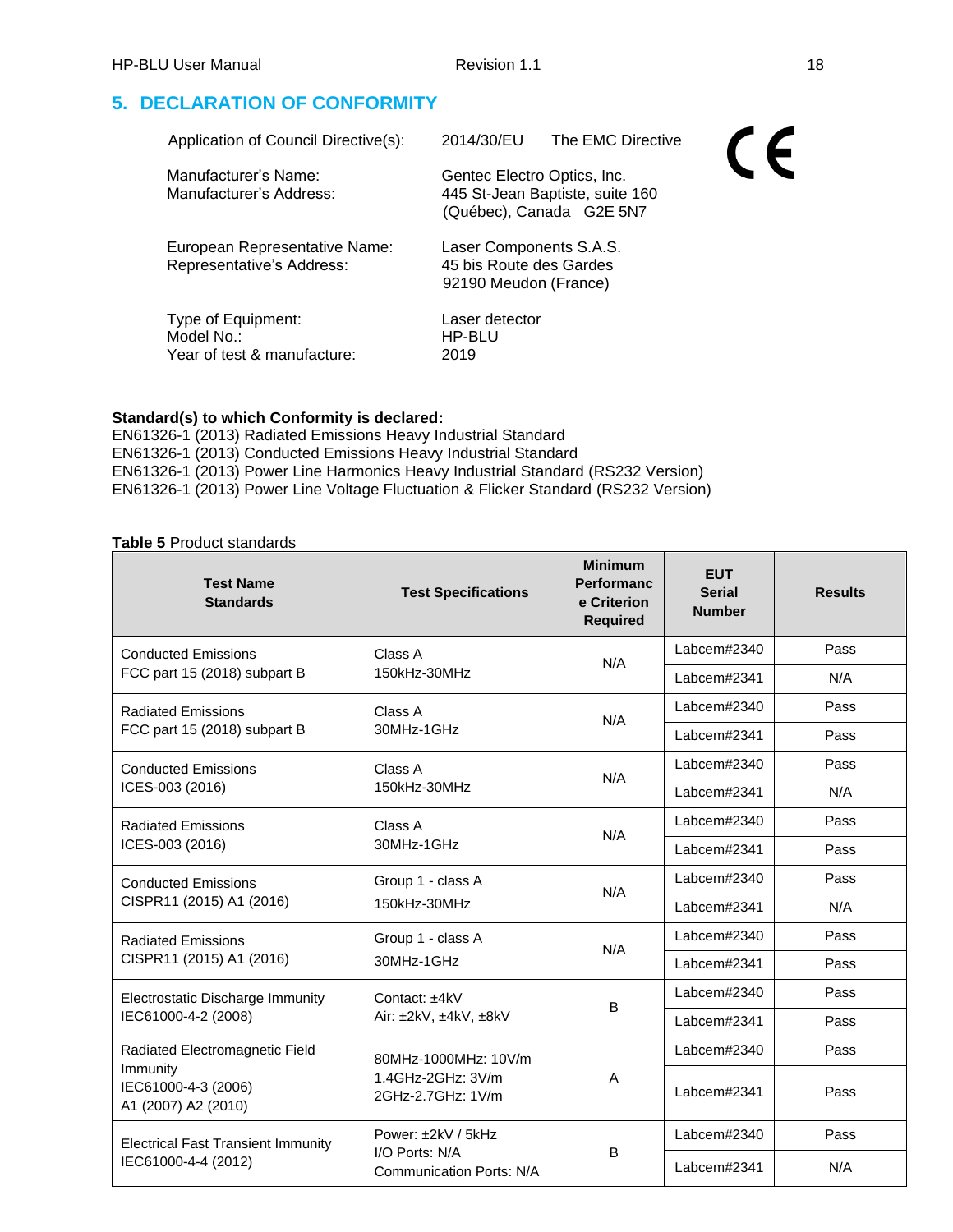| <b>Test Name</b><br><b>Standards</b>                              | <b>Test Specifications</b>                                    | <b>Minimum</b><br><b>Performanc</b><br>e Criterion<br><b>Required</b> | <b>EUT</b><br><b>Serial</b><br><b>Number</b> | <b>Results</b> |
|-------------------------------------------------------------------|---------------------------------------------------------------|-----------------------------------------------------------------------|----------------------------------------------|----------------|
| Surge Immunity                                                    | Power: $\pm 2kV$ L-PE / $\pm 1kV$ L-                          |                                                                       | Labcem#2340                                  | Pass           |
| IEC61000-4-5 (2014)                                               | I/O Ports: $±1kV / N/A$<br>Communication Ports: ±1kV /<br>N/A | B                                                                     | Labcem#2341                                  | N/A            |
| Immunity to Conducted Disturbances,                               | Power: 3V                                                     |                                                                       | Labcem#2340                                  | Pass           |
| Induced by Radio-Frequency Fields<br>IEC61000-4-6 (2013)          | I/O Ports: N/A<br><b>Communication Ports: N/A</b>             | A                                                                     | Labcem#2341                                  | N/A            |
| Power Frequency Magnetic Field                                    | Continuous Field: 30A/m /                                     |                                                                       | Labcem#2340                                  | Pass           |
| Immunity<br>IEC61000-4-8 (2009)                                   | 50Hz & 60Hz                                                   | A                                                                     | Labcem#2341                                  | Pass           |
|                                                                   | Voltage dips: 0%Un during 1<br>cycle                          | B                                                                     | Labcem#2340                                  | Pass           |
|                                                                   | Voltage dips: 40%Un during<br>10 cycles (at 50 Hz)            | B                                                                     | Labcem#2340                                  | Pass           |
| Voltage Dips, Short Interruptions and                             | Voltage dips: 40%Un during<br>12 cycles (at 60 Hz)            | $\mathsf{C}$                                                          | Labcem#2340                                  | Pass           |
| Voltage Variation Immunity on AC<br>Input<br>IEC61000-4-11 (2004) | Voltage dips: 70%Un during<br>25 cycles (at 50 Hz)            | C                                                                     | Labcem#2340                                  | Pass           |
|                                                                   | Voltage dips: 70%Un during<br>30 cycles (at 60 Hz)            | $\mathsf{C}$                                                          | Labcem#2340                                  | Pass           |
|                                                                   | Short interruptions: 0%Un<br>during 250 cycles (at 50 Hz)     | C                                                                     | Labcem#2340                                  | Pass           |
|                                                                   | Short interruptions: 0%Un<br>during 300 cycles (at 60 Hz)     | C                                                                     | Labcem#2340                                  | Pass           |

# **Table 6** Performance criteria

| Performance<br>Criteria | Description                                                                                                                                                                                                                                                                                                                                              |
|-------------------------|----------------------------------------------------------------------------------------------------------------------------------------------------------------------------------------------------------------------------------------------------------------------------------------------------------------------------------------------------------|
|                         | The DUT does not have any noticeable deviations in its performance before, during or after<br>the application of the EMC test.                                                                                                                                                                                                                           |
| Criteria A              | If a range of performance is specified as normal operation, the DUT did not have any<br>readings outside of this range before, during or after the application of the EMC test.                                                                                                                                                                          |
|                         | The DUT does not have any deviations of performance before or after the application of the<br>EMC test, but during the application a deviation is noted that is not considered normal<br>operation. When the EMC test is paused or completed the DUT recovered on its own and<br>did not require any user intervention to return it to normal operation. |
| Criteria B              | If a range of performance is specified as normal operation, the DUT's performance was<br>outside of this range during the application of the test, but recovered on its own and operated<br>within its normal range after the application of the EMC test.                                                                                               |
|                         | No permanent damage occurred to the DUT or any AE as a result of the disturbance.                                                                                                                                                                                                                                                                        |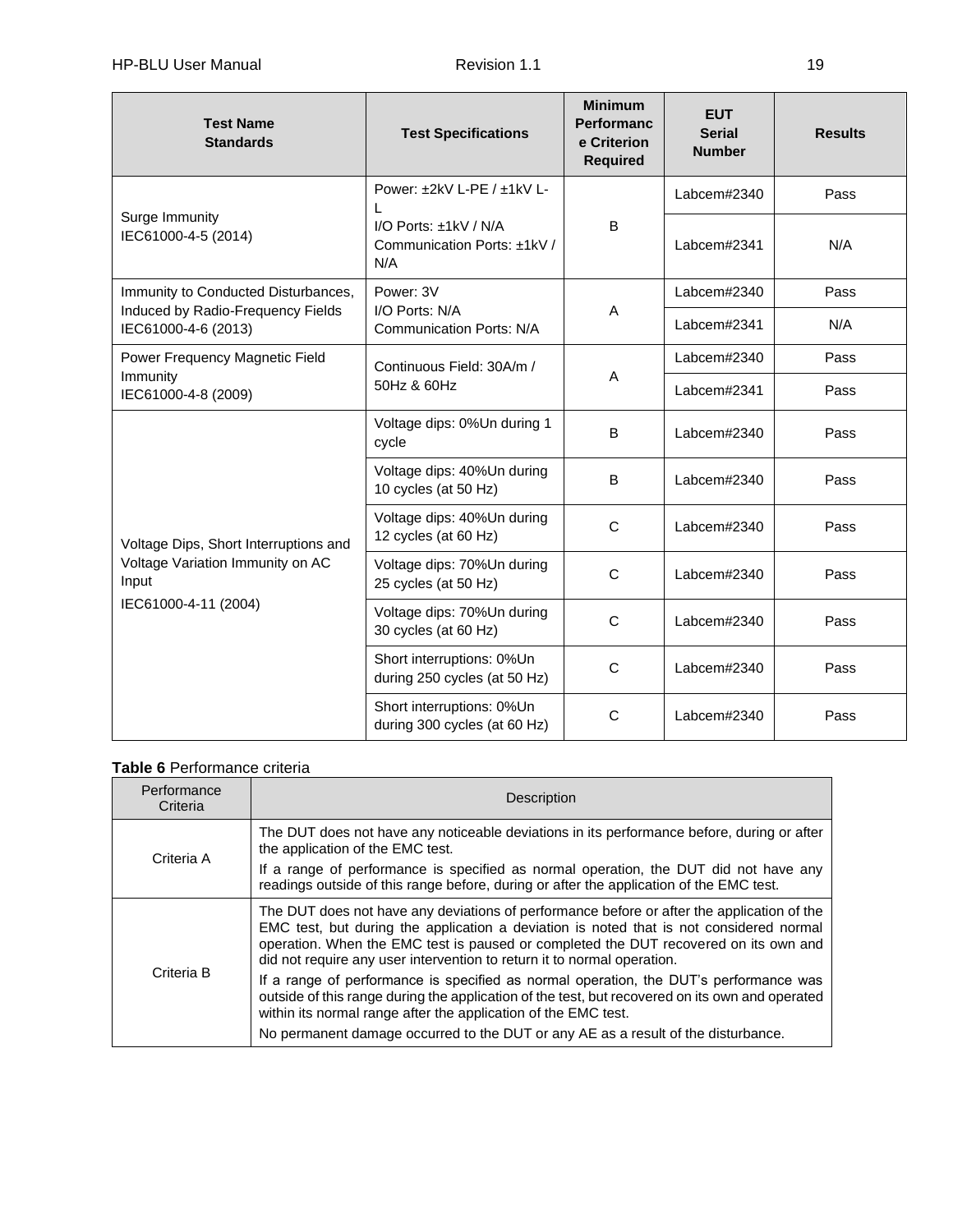| Performance<br>Criteria    | <b>Description</b>                                                                                                                                                                                                                                                        |
|----------------------------|---------------------------------------------------------------------------------------------------------------------------------------------------------------------------------------------------------------------------------------------------------------------------|
|                            | The DUT was operating normally before the application of the EMC test, but during the<br>application, the DUT stopped operating normally, and did not recover after the application of<br>the EMC test until an operator intervened. This includes but is not limited to: |
|                            | - Power cycling the DUT,                                                                                                                                                                                                                                                  |
| Criteria C                 | - Restarting the exercising software on the DUT, and                                                                                                                                                                                                                      |
|                            | - Unplugging and re-plugging the DUT or any AE                                                                                                                                                                                                                            |
|                            | The act of "recovering" the DUT must be something that could be accomplished by the<br>customer with little training.                                                                                                                                                     |
|                            | No permanent damage occurred to the DUT or any AE as a result of the disturbance.                                                                                                                                                                                         |
| <b>Additional Criteria</b> | No incorrect data recorded while logging:                                                                                                                                                                                                                                 |
|                            | HP-BLU measure wasn't affected by more than 1 % during test                                                                                                                                                                                                               |

I, the undersigned, hereby declare that the equipment specified above conforms to the above Directive(s) and Standard(s).

Place: Québec (Québec)

Date: September 06, 2019

(President)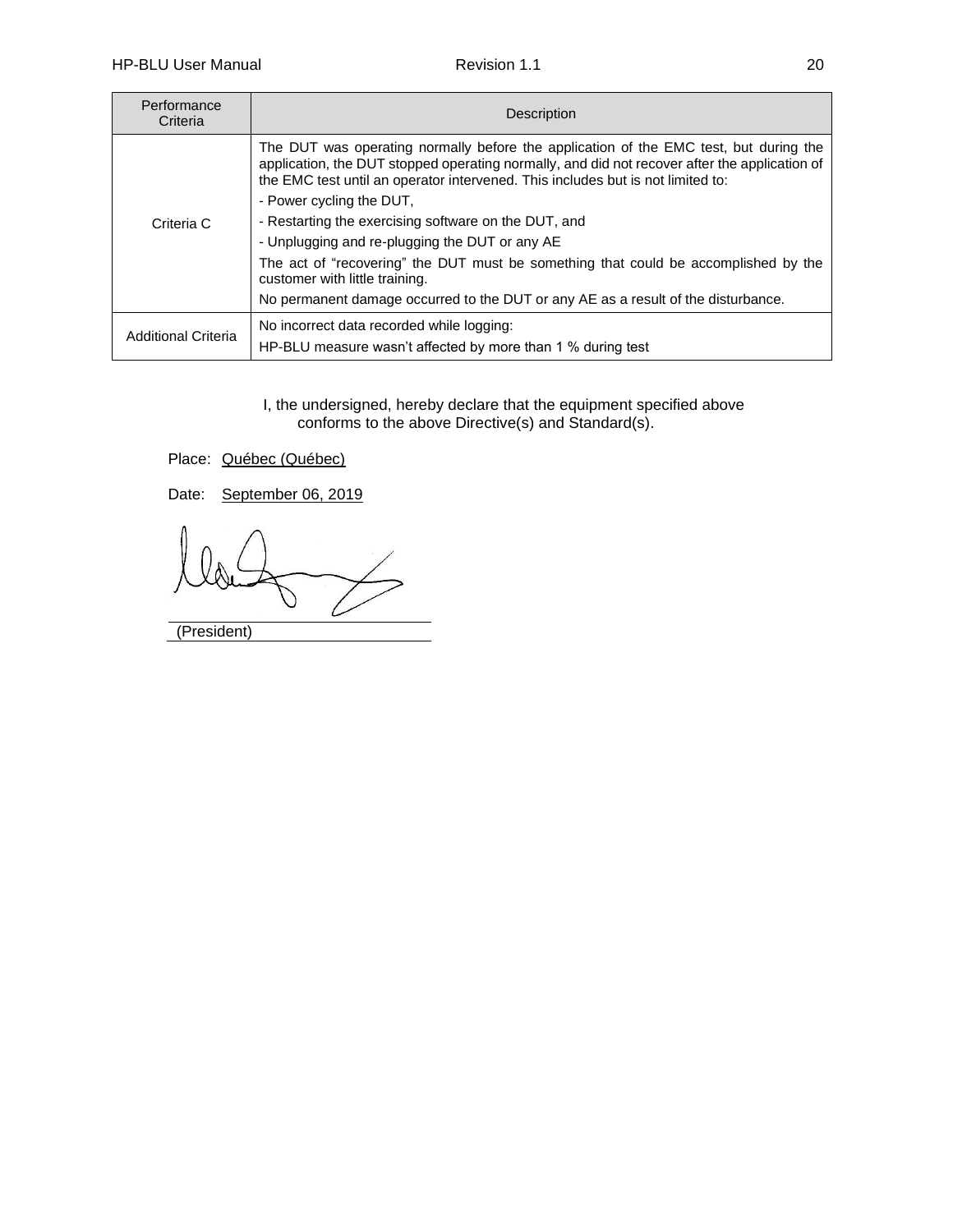# <span id="page-24-0"></span>**6. UKCA DECLARATION OF CONFORMITY**

| Application of Council Directive(s):                            | 2014/30/EU                                                                  | The EMC Directive               | UK. |
|-----------------------------------------------------------------|-----------------------------------------------------------------------------|---------------------------------|-----|
| Manufacturer's Name:<br>Manufacturer's Address:                 | Gentec Electro Optics, Inc.<br>(Québec), Canada G2E 5N7                     | 445 St-Jean Baptiste, suite 160 |     |
| European Representative Name:<br>Representative's Address:      | Laser Components S.A.S.<br>45 bis Route des Gardes<br>92190 Meudon (France) |                                 |     |
| Type of Equipment:<br>Model No.:<br>Year of test & manufacture: | Laser detector<br>HP-BLU<br>2019                                            |                                 |     |

#### **Standard(s) to which Conformity is declared:**

EN61326-1 (2013) Radiated Emissions Heavy Industrial Standard EN61326-1 (2013) Conducted Emissions Heavy Industrial Standard EN61326-1 (2013) Power Line Harmonics Heavy Industrial Standard (RS232 Version) EN61326-1 (2013) Power Line Voltage Fluctuation & Flicker Standard (RS232 Version)

#### **Table 7** Product standards

| <b>Test Name</b><br><b>Standards</b>                   | <b>Test Specifications</b>             | <b>Minimum</b><br><b>Performanc</b><br>e Criterion<br><b>Required</b> | <b>EUT</b><br><b>Serial</b><br><b>Number</b> | <b>Results</b> |
|--------------------------------------------------------|----------------------------------------|-----------------------------------------------------------------------|----------------------------------------------|----------------|
| <b>Conducted Emissions</b>                             | Class A                                | N/A                                                                   | Labcem#2340                                  | Pass           |
| FCC part 15 (2018) subpart B                           | 150kHz-30MHz                           |                                                                       | Labcem#2341                                  | N/A            |
| <b>Radiated Emissions</b>                              | Class A                                | N/A                                                                   | Labcem#2340                                  | Pass           |
| FCC part 15 (2018) subpart B                           | 30MHz-1GHz                             |                                                                       | Labcem#2341                                  | Pass           |
| <b>Conducted Emissions</b>                             | Class A                                | N/A                                                                   | Labcem#2340                                  | Pass           |
| ICES-003 (2016)                                        | 150kHz-30MHz                           |                                                                       | Labcem#2341                                  | N/A            |
| <b>Radiated Emissions</b>                              | Class A                                | N/A                                                                   | Labcem#2340                                  | Pass           |
| ICES-003 (2016)                                        | 30MHz-1GHz                             |                                                                       | Labcem#2341                                  | Pass           |
| <b>Conducted Emissions</b>                             | Group 1 - class A                      | N/A                                                                   | Labcem#2340                                  | Pass           |
| CISPR11 (2015) A1 (2016)                               | 150kHz-30MHz                           |                                                                       | Labcem#2341                                  | N/A            |
| <b>Radiated Emissions</b>                              | Group 1 - class A                      | N/A                                                                   | Labcem#2340                                  | Pass           |
| CISPR11 (2015) A1 (2016)                               | 30MHz-1GHz                             |                                                                       | Labcem#2341                                  | Pass           |
| Electrostatic Discharge Immunity                       | Contact: +4kV                          | B                                                                     | Labcem#2340                                  | Pass           |
| IEC61000-4-2 (2008)                                    | Air: ±2kV, ±4kV, ±8kV                  |                                                                       | Labcem#2341                                  | Pass           |
| Radiated Electromagnetic Field                         | 80MHz-1000MHz: 10V/m                   |                                                                       | Labcem#2340                                  | Pass           |
| Immunity<br>IEC61000-4-3 (2006)<br>A1 (2007) A2 (2010) | 1.4GHz-2GHz: 3V/m<br>2GHz-2.7GHz: 1V/m | A                                                                     | Labcem#2341                                  | Pass           |
|                                                        |                                        | B                                                                     | Labcem#2340                                  | Pass           |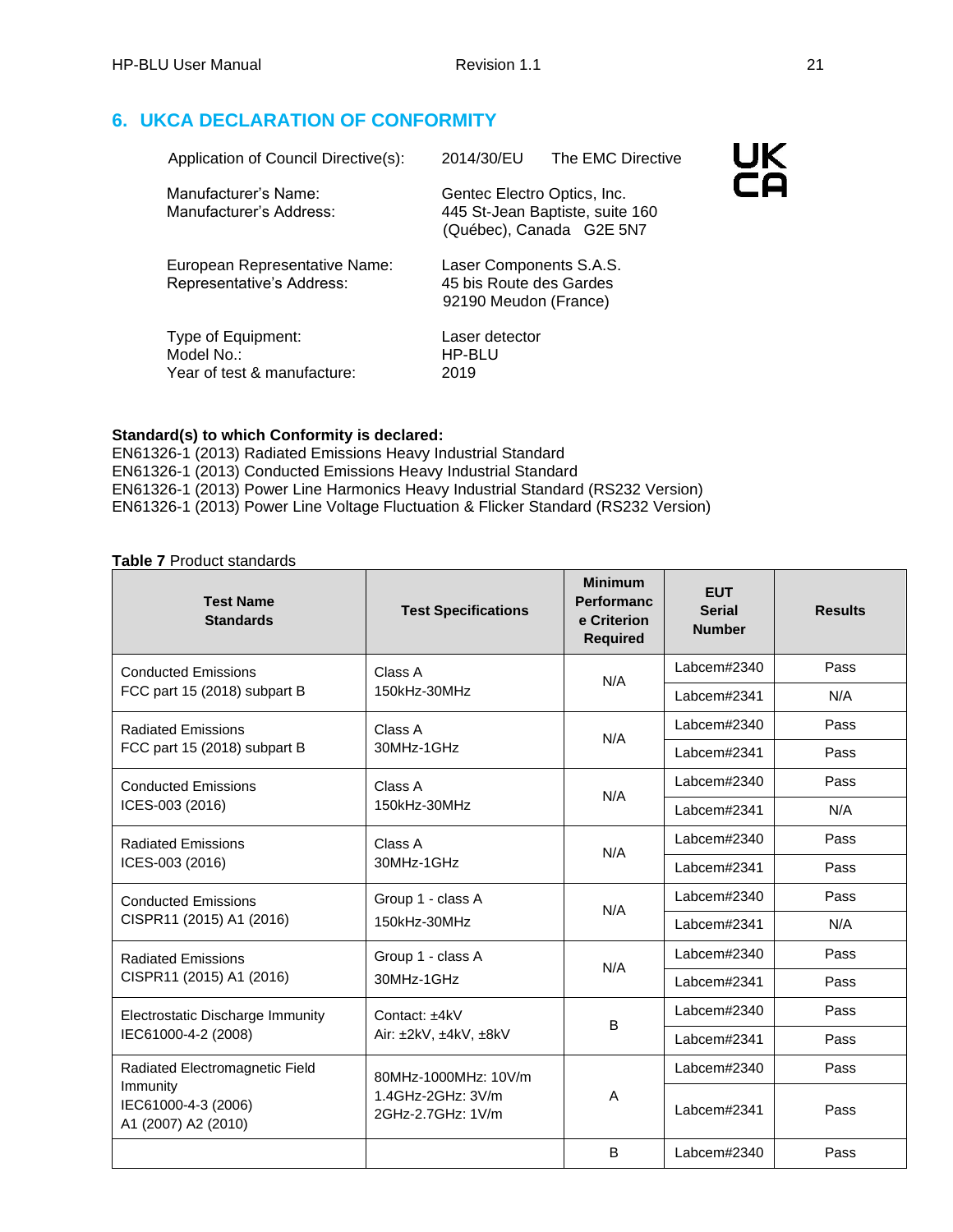| <b>Test Name</b><br><b>Standards</b>                                                                       | <b>Test Specifications</b>                                              | <b>Minimum</b><br><b>Performanc</b><br>e Criterion<br><b>Required</b> | <b>EUT</b><br><b>Serial</b><br><b>Number</b> | <b>Results</b> |
|------------------------------------------------------------------------------------------------------------|-------------------------------------------------------------------------|-----------------------------------------------------------------------|----------------------------------------------|----------------|
| <b>Electrical Fast Transient Immunity</b><br>IEC61000-4-4 (2012)                                           | Power: ±2kV / 5kHz<br>I/O Ports: N/A<br><b>Communication Ports: N/A</b> |                                                                       | Labcem#2341                                  | N/A            |
|                                                                                                            | Power: ±2kV L-PE / ±1kV L-                                              |                                                                       | Labcem#2340                                  | Pass           |
| Surge Immunity<br>IEC61000-4-5 (2014)                                                                      | I/O Ports: ±1kV / N/A<br>Communication Ports: ±1kV /<br>N/A             | B                                                                     | Labcem#2341                                  | N/A            |
| Immunity to Conducted Disturbances,                                                                        | Power: 3V                                                               |                                                                       | Labcem#2340                                  | Pass           |
| Induced by Radio-Frequency Fields<br>IEC61000-4-6 (2013)                                                   | I/O Ports: N/A<br><b>Communication Ports: N/A</b>                       | A                                                                     | Labcem#2341                                  | N/A            |
| Power Frequency Magnetic Field                                                                             | Continuous Field: 30A/m /                                               | Α                                                                     | Labcem#2340                                  | Pass           |
| Immunity<br>IEC61000-4-8 (2009)                                                                            | 50Hz & 60Hz                                                             |                                                                       | Labcem#2341                                  | Pass           |
|                                                                                                            | Voltage dips: 0%Un during 1<br>cycle                                    | B                                                                     | Labcem#2340                                  | Pass           |
|                                                                                                            | Voltage dips: 40%Un during<br>10 cycles (at 50 Hz)                      | B                                                                     | Labcem#2340                                  | Pass           |
| Voltage Dips, Short Interruptions and<br>Voltage Variation Immunity on AC<br>Input<br>IEC61000-4-11 (2004) | Voltage dips: 40%Un during<br>12 cycles (at 60 Hz)                      | $\mathbf C$                                                           | Labcem#2340                                  | Pass           |
|                                                                                                            | Voltage dips: 70%Un during<br>25 cycles (at 50 Hz)                      | $\mathsf{C}$                                                          | Labcem#2340                                  | Pass           |
|                                                                                                            | Voltage dips: 70%Un during<br>30 cycles (at 60 Hz)                      | $\mathsf{C}$                                                          | Labcem#2340                                  | Pass           |
|                                                                                                            | Short interruptions: 0%Un<br>during 250 cycles (at 50 Hz)               | $\mathsf{C}$                                                          | Labcem#2340                                  | Pass           |
|                                                                                                            | Short interruptions: 0%Un<br>during 300 cycles (at 60 Hz)               | $\mathbf C$                                                           | Labcem#2340                                  | Pass           |

# **Table 8** Performance criteria

| Performance<br>Criteria | <b>Description</b>                                                                                                                                                                                                                                                                                                                                       |
|-------------------------|----------------------------------------------------------------------------------------------------------------------------------------------------------------------------------------------------------------------------------------------------------------------------------------------------------------------------------------------------------|
| Criteria A              | The DUT does not have any noticeable deviations in its performance before, during or after<br>the application of the EMC test.                                                                                                                                                                                                                           |
|                         | If a range of performance is specified as normal operation, the DUT did not have any<br>readings outside of this range before, during or after the application of the EMC test.                                                                                                                                                                          |
| Criteria B              | The DUT does not have any deviations of performance before or after the application of the<br>EMC test, but during the application a deviation is noted that is not considered normal<br>operation. When the EMC test is paused or completed the DUT recovered on its own and<br>did not require any user intervention to return it to normal operation. |
|                         | If a range of performance is specified as normal operation, the DUT's performance was<br>outside of this range during the application of the test, but recovered on its own and operated<br>within its normal range after the application of the EMC test.                                                                                               |
|                         | No permanent damage occurred to the DUT or any AE as a result of the disturbance.                                                                                                                                                                                                                                                                        |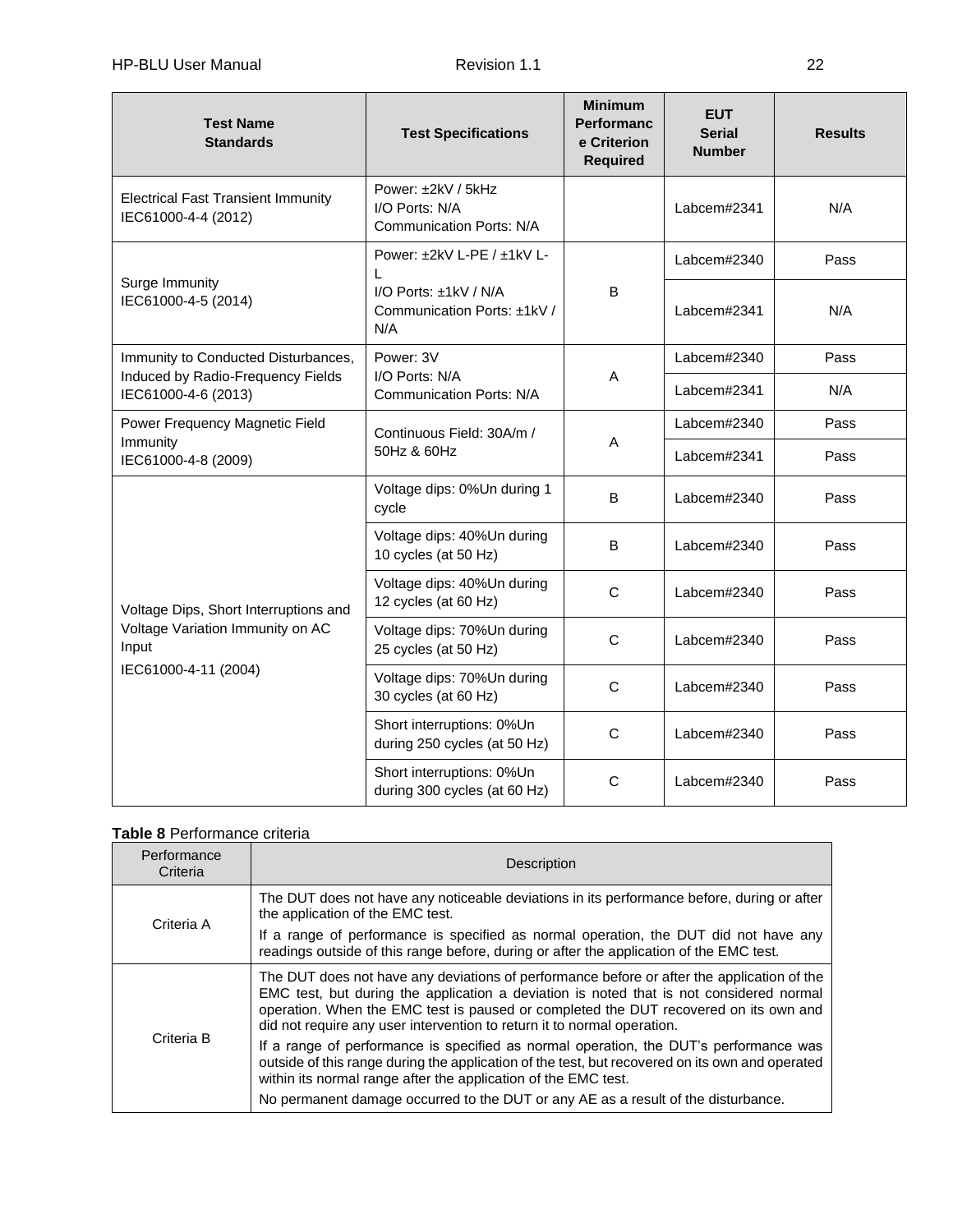| Performance<br>Criteria    | <b>Description</b>                                                                                                                                                                                                                                                        |
|----------------------------|---------------------------------------------------------------------------------------------------------------------------------------------------------------------------------------------------------------------------------------------------------------------------|
|                            | The DUT was operating normally before the application of the EMC test, but during the<br>application, the DUT stopped operating normally, and did not recover after the application of<br>the EMC test until an operator intervened. This includes but is not limited to: |
|                            | - Power cycling the DUT,<br>- Restarting the exercising software on the DUT, and                                                                                                                                                                                          |
| Criteria C                 | - Unplugging and re-plugging the DUT or any AE                                                                                                                                                                                                                            |
|                            |                                                                                                                                                                                                                                                                           |
|                            | The act of "recovering" the DUT must be something that could be accomplished by the<br>customer with little training.                                                                                                                                                     |
|                            | No permanent damage occurred to the DUT or any AE as a result of the disturbance.                                                                                                                                                                                         |
| <b>Additional Criteria</b> | No incorrect data recorded while logging:                                                                                                                                                                                                                                 |
|                            | HP-BLU measure wasn't affected by more than 1 % during test                                                                                                                                                                                                               |

I, the undersigned, hereby declare that the equipment specified above conforms to the above Directive(s) and Standard(s).

Place: Québec (Québec)

Date: November 23, 2021

(President)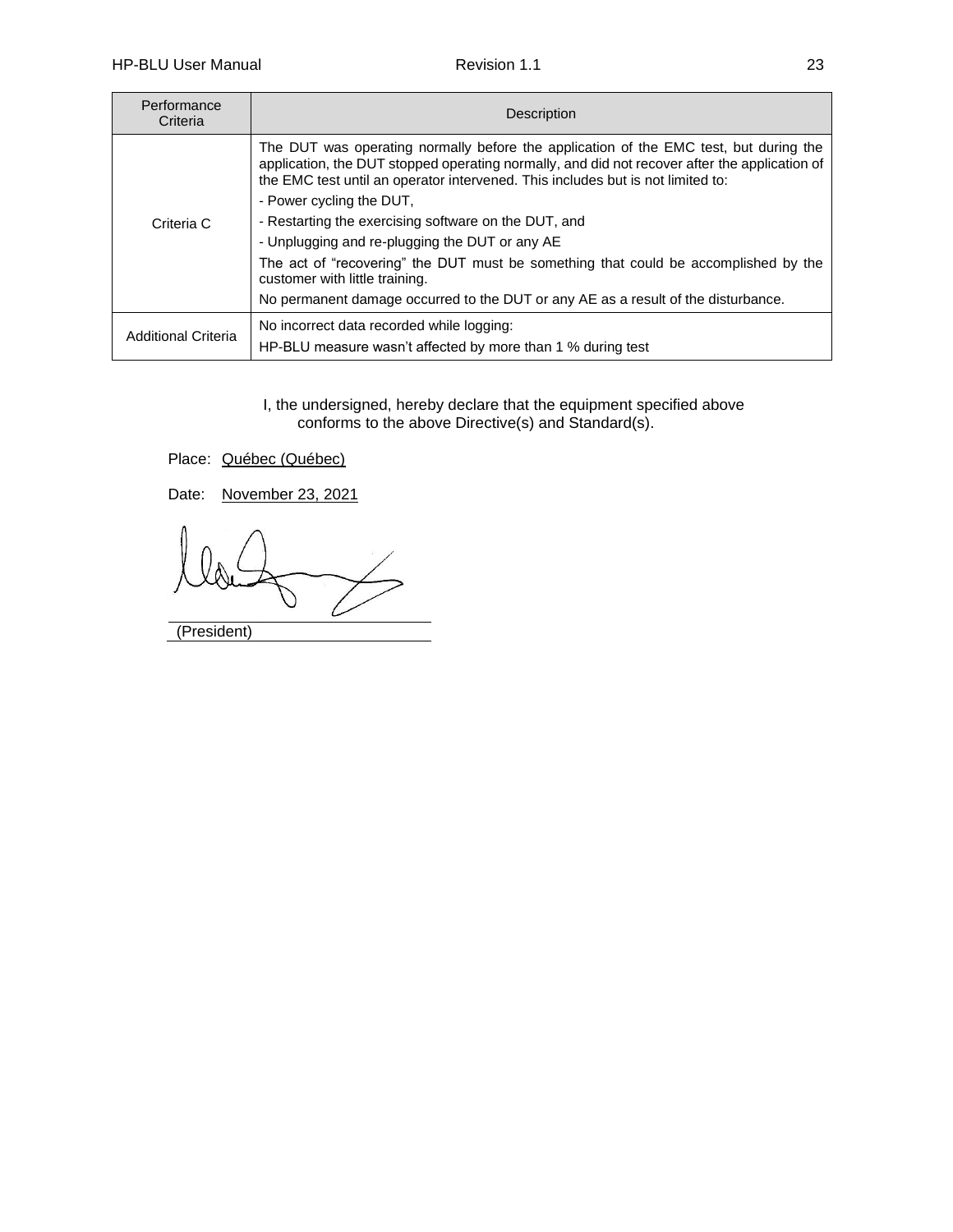# <span id="page-27-0"></span>**APPENDIX A – WEEE DIRECTIVE**

#### **Recycling and separation procedure for WEEE directive 2002/96/EC**

This section is used by the recycling center when the detector reaches its end of life. Breaking the calibration seal or opening the device will void the HP-BLU's warranty.

The complete device contains:

1 HP-BLU detector

1 USB cable (USB model)

1 Calibration certificate

#### **Separation**

Paper: Manual and certificate Plastic: Water connectors Wires: USB cable and power supply plug Printed circuit board: Inside the device Aluminum and/or nickel-plated copper: Device enclosure Brass: Water connectors fittings, flow meter and thermocouple fittings: Inside the detector Steel and stainless steel: screws Rubber: gasket inside the detector Lithium Ion battery: Inside the detector Lithium-metal battery: Inside the detector

#### **Opening the Device**

Remove all the screws on the outside of the HP-BLU. Lift the aluminium cover. Unplug all the wires connecting to the PCB and the screws holding the PCB in place. Remove the Lithium battery taped on a plastic block. Remove the lithium-metal battery (coin cell) on the PCB. Remove the aluminium plate supporting the water connectors. Remove the screw holding the plastic blocks. Remove the washer under the plastic blocks. Remove the thermocouple fitting on the plastic blocks. Remove the water connector and the flow meter from the plastic blocks. Remove the four back screws to open the backside of the water coolant circuit. Remove the four front screws to remove the metal front cover.

All the parts are now disassembled